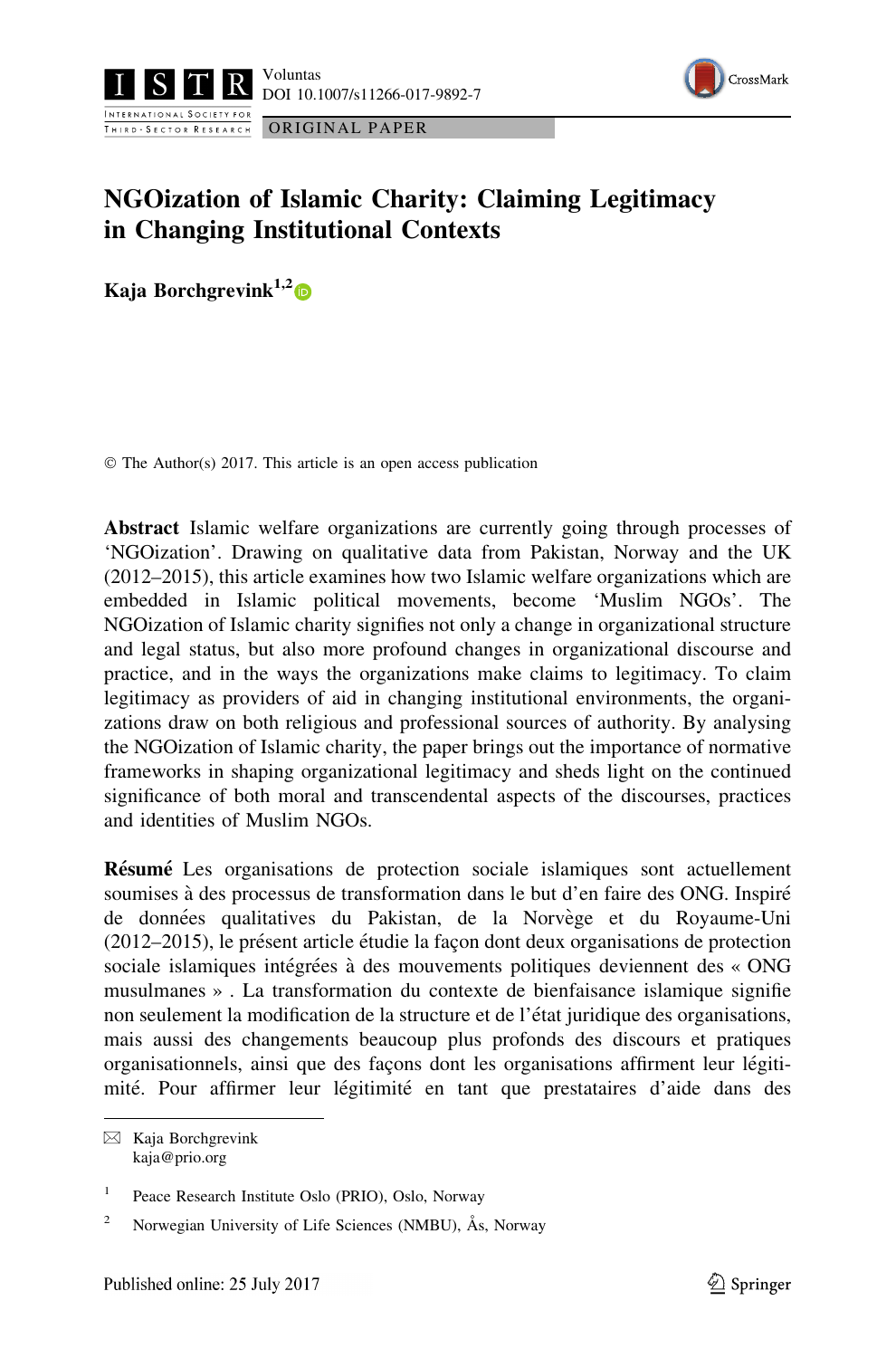environnements institutionnels changeants, les organisations font appel à des sources de pouvoir à la fois religieux et professionnel. En analysant la transformation du contexte de bienfaisance islamique, le présent article rappelle l'importance des cadres normatifs dans la structuration de la légitimité organisationnelle, et il jette la lumière sur la place imposante qu'occupent les facteurs moraux et transcendantaux dans les discours, pratiques et identités des ONG musulmanes.

Zusammenfassung Islamische Wohlfahrtsorganisationen durchlaufen derzeit Prozesse, um sich in NROs umzuwandeln. Beruhend auf qualitativen Daten aus Pakistan, Norwegen und Großbritannien (2012–2015) untersucht dieser Beitrag, wie zwei islamische Wohlfahrtsorganisationen, die in islamischen politischen Bewegungen eingebunden sind, ,,muslimische NROs'' werden. Die Umwandlung von islamischen Wohlfahrtsorganisationen in Nichtregierungsorganisationen bedeutet nicht nur eine Änderung der Organisationsstruktur und der rechtlichen Stellung, sondern behinhaltet auch tiefgreifendere Änderungen des Diskurses und der Praxis der Organisationen und wirkt sich auf die Art und Weise aus, in der die Organisationen Legitimität beanspruchen. Um Legitimität als Anbieter von Hilfeleistungen in sich stets ändernden institutionellen Umgebungen zu beanspruchen, berufen sich die Organisationen sowohl auf religiöse als auch auf professionelle Autoritätsquellen. Mittels einer Analyse des Umwandlungsprozesses der islamischen Wohlfahrtsorganisationen hin zu NROs betont der Beitrag den Stellenwert normativer Rahmenwerke zur Gestaltung der Legitimität einer Organisation und erklärt die anhaltende Bedeutung der moralischen und transzendenten Aspekte der Diskurse, Praktiken und Identitäten muslimischer NROs.

Resumen Las organizaciones islámicas de bienestar social están atravesando actualmente procesos de "ONGización". Recurriendo a datos cualitativos de Pakistán, Noruega y el Reino Unido (2012–2015), el presente artículo examina cómo dos organizaciones islámicas de bienestar social que están integradas en movimientos políticos islámicos, se convierten en "ONG musulmanas". La ONGizacio´n de la beneficencia isla´mica significa no solamente un cambio en la estructura organizativa y el estatus legal, sino también cambios más profundos en el discurso y la práctica organizativas, y en las formas en las que las organizaciones reclaman legitimidad. Para reclamar legitimidad como proveedores de ayuda en entornos institucionales cambiantes, las organizaciones recurren tanto a fuentes de autoridad religiosas como profesionales. Mediante el análisis de la ONGización de la beneficencia islámica, este documento llama la atención sobre la importancia de los marcos normativos a la hora de dar forma a la legitimidad organizativa, y arroja luz sobre el constante significado tanto de aspectos morales como trascendentales de los discursos, prácticas e identidades de las ONG musulmanas.

Keywords Charity - Islam - Development - NGOs - Pakistan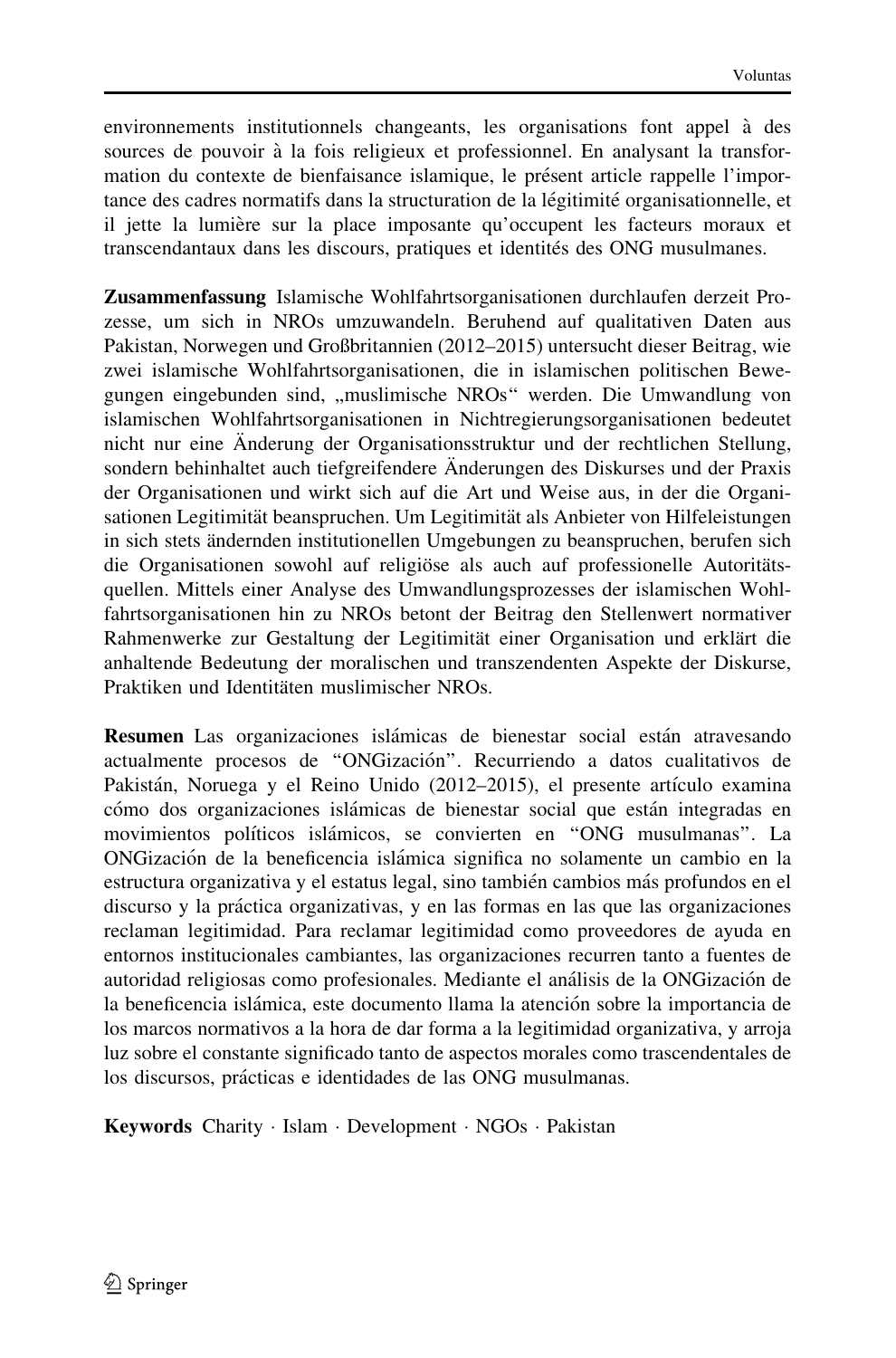### Introduction: Changing Landscapes of Aid

'We were the first to reach. We had 20,000 volunteers we could mobilize immediately', a manager from the Al Khidmat Foundation (ALKF) said, when asked about the organization's response to the massive earthquake that struck northern parts of Pakistan on 8 October 2005. Islamic aid organizations, including the ALKF, were among the first organizations to access the victims of the earthquake (Candland and Qazi [2012](#page-20-0); Wilder [2010\)](#page-22-0), well before the Pakistani Army, the United Nations agencies and international non-governmental organizations<sup>1</sup> (NGOs) (Strand and Borchgrevink  $2006$ ).

Over the last ten years, in the wake of earthquakes, floods and internal displacement, Islamic aid organizations have entered the mainstream field of aid and development in Pakistan.<sup>2</sup> Working alongside national and international aid agencies, the organizations that have been traditionally orientated towards welfare and charity have grown in scale and scope, and they have undergone massive professionalization. As expressed by another representative of the ALKF, 'there was a need to catch up with the foreign NGOs … Why should the Islamic organizations lag behind?' In his view, because so many disasters and conflicts today affect Muslim communities, 'we need to be there to be part of this, to offer help'. This underlines an obligation to help, but also a perceived need to not be left behind, and for Islamic organizations to claim their space as rightful and legitimate providers of aid.

What we see in Pakistan is part of a broader trend where Islamic charities and aid organizations are becoming significant actors in the field of mainstream aid and development (Juul Petersen [2012a](#page-21-0), [b](#page-21-0)), increasingly counted among the 'new humanitarians' (Sezgin and Dijkzeul [2015](#page-22-0)). However, after 9/11 and the ensuing 'War on Terror', the legitimacy of Islamic charities and aid organizations has been questioned. Such entities have been severely scrutinized, as a consequence of being 'Islamic', and having to prove that they are not financing terror (Juul Petersen [2012a](#page-21-0), [b](#page-21-0); Khan [2012](#page-21-0); Thaut et al. [2012\)](#page-22-0).

This article examines the NGOization<sup>3</sup> of Islamic charity through a study of two Islamic aid organizations originating in Pakistan, namely the ALKF and the Minhaj Welfare Foundation (MWF). Drawing on qualitative data from Pakistani Punjab, Oslo and London, I examine what this NGOization process has entailed, and how it has affected the ways in which organizations make claims to legitimacy.

A number of factors have contributed to the NGOization of Islamic charity in Pakistan. On the one hand, the massive and acute need for humanitarian assistance following the 2005 earthquake, repeated floods and long periods of internal conflict, opened the aid field to 'new' actors and provided an opportunity for these

<sup>&</sup>lt;sup>1</sup> In this paper I adopt Gerard Clarke's ([1998](#page-21-0), p. 36) definition of NGOs as 'private, non-profit, professional organizations with a distinctive legal character, concerned with public welfare goals'.

 $2$  I use 'aid and development' as shorthand for the international aid system, including both humanitarian and development aid, that while originating in the West, currently dominates globally and sets standards for aid provision (Juul Petersen [2016](#page-21-0)).

<sup>&</sup>lt;sup>3</sup> NGOization refers to processes of professionalization and organizational change.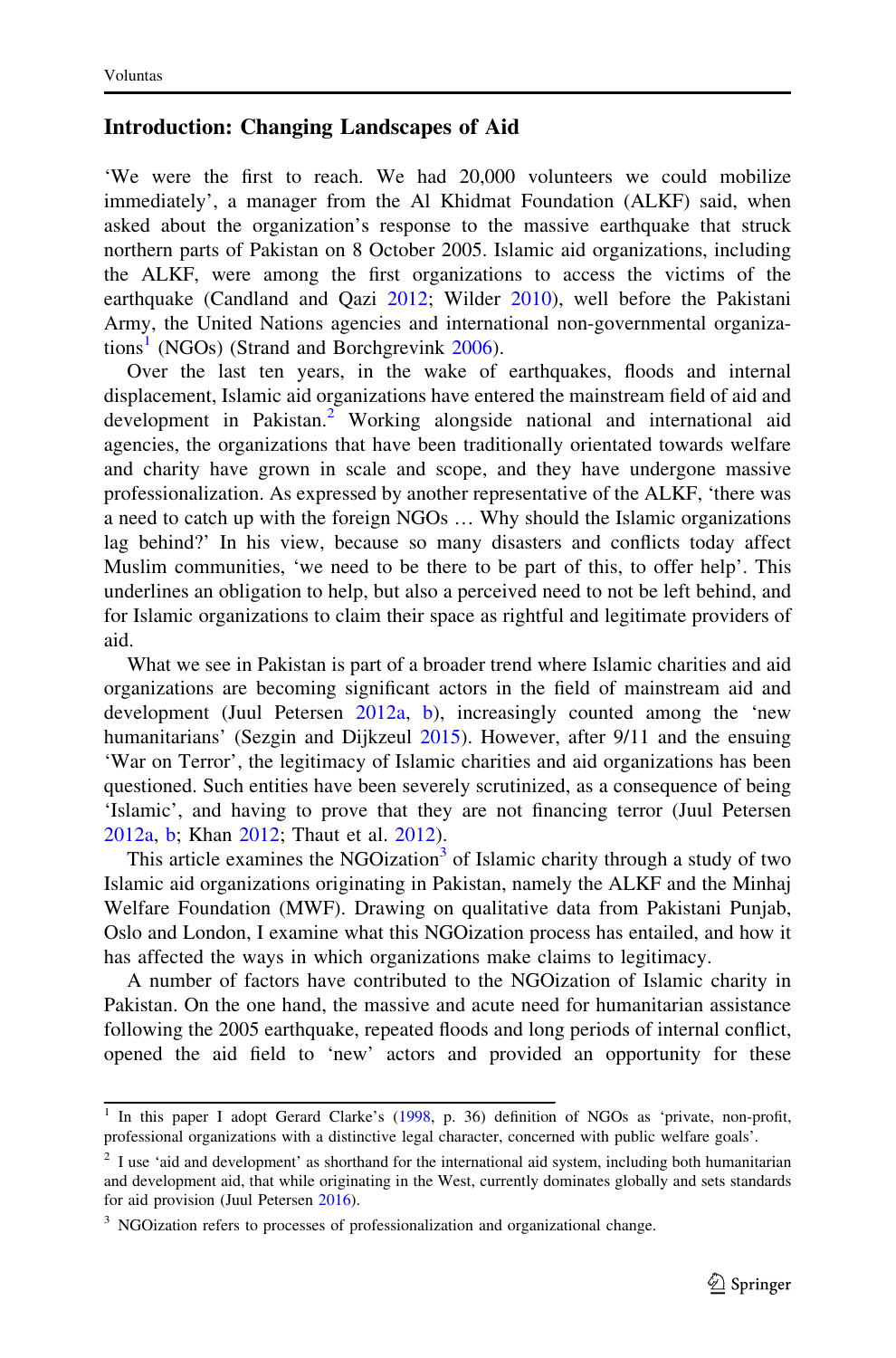organizations to step up to the challenge. On the other hand, the constraints posed by the stigmatization of Islamic aid organizations made the organizations eager to professionalize. These external factors have prompted internal processes of change, seen in the organizations' strategies to professionalize and to establish formal independence from the political parties. These processes also affect the ways in which Islamic charity, aid and development are conceived and practised in these organizations.

The transformation from religio-political volunteer-based welfare organizations to professional humanitarian and development NGOs brings new stakeholders to the organizations. Both the ALKF and the MWF are reaching out beyond their old support base of party members and sympathizers, to new potential partners and donors (governments, NGOs and aid agencies) in the mainstream aid and development field, as well as to the broader public in Pakistan and beyond. To claim legitimacy in changing institutional environments, the organizations combine religious and professional authority, relating to the Islamic tradition on the one hand and to the mainstream aid and development discourse and practice on the other. Shifting towards the aid and development sector the organizations adopt or adapt some elements, while they reject or avoid others.

I begin this article by contextualizing the study of Islamic charity, aid and development before I outline a framework for analysing the NGOization of Islamic charity, combining insights from the anthropology of development with neoinstitutional theory. Moving on to the analysis, first I present two organizations, the ALKF and the MWF, and examine the NGOization of Islamic charity. Second, I analyse how this process affects the ways in which organizations make claims to legitimacy among different stakeholders. Next, I give attention to how, in this process, the organizations combine different sources of authority. I conclude by discussing how, by balancing different sources of authority, the organizations become 'Muslim NGOs'.

#### Islamic Charity, Aid and Development

Charity is central to Islamic doctrine and Muslims' religious practice. There are a number of very concrete institutions for giving charity detailed in the Quran, including the obligatory *zakat* and several forms of voluntary almsgiving, including sadqa (Benthall [1999\)](#page-20-0). Giving charity is a personal religious act, and according to Islamic teachings, the right hand should not know what the left hand is doing. This makes it difficult to gauge the scale of Islamic charity in Pakistan and elsewhere (IRIN [2012\)](#page-21-0). In the form of private donations, Islamic charity is not counted as part of development assistance. While much Islamic charity is given to family and neighbours, changing hands between individuals, considerable amounts of money are channelled through charities and aid organizations (Aga Khan Development Network [AKDN] [2000;](#page-20-0) Pakistan Centre of Philanthropy [PCP] [2010\)](#page-22-0).

In Pakistan, organized Islamic charity takes many forms. It includes daily communal meals arranged at mosques and shrines, education offered through religious seminaries and schools and a diversity of initiatives in health,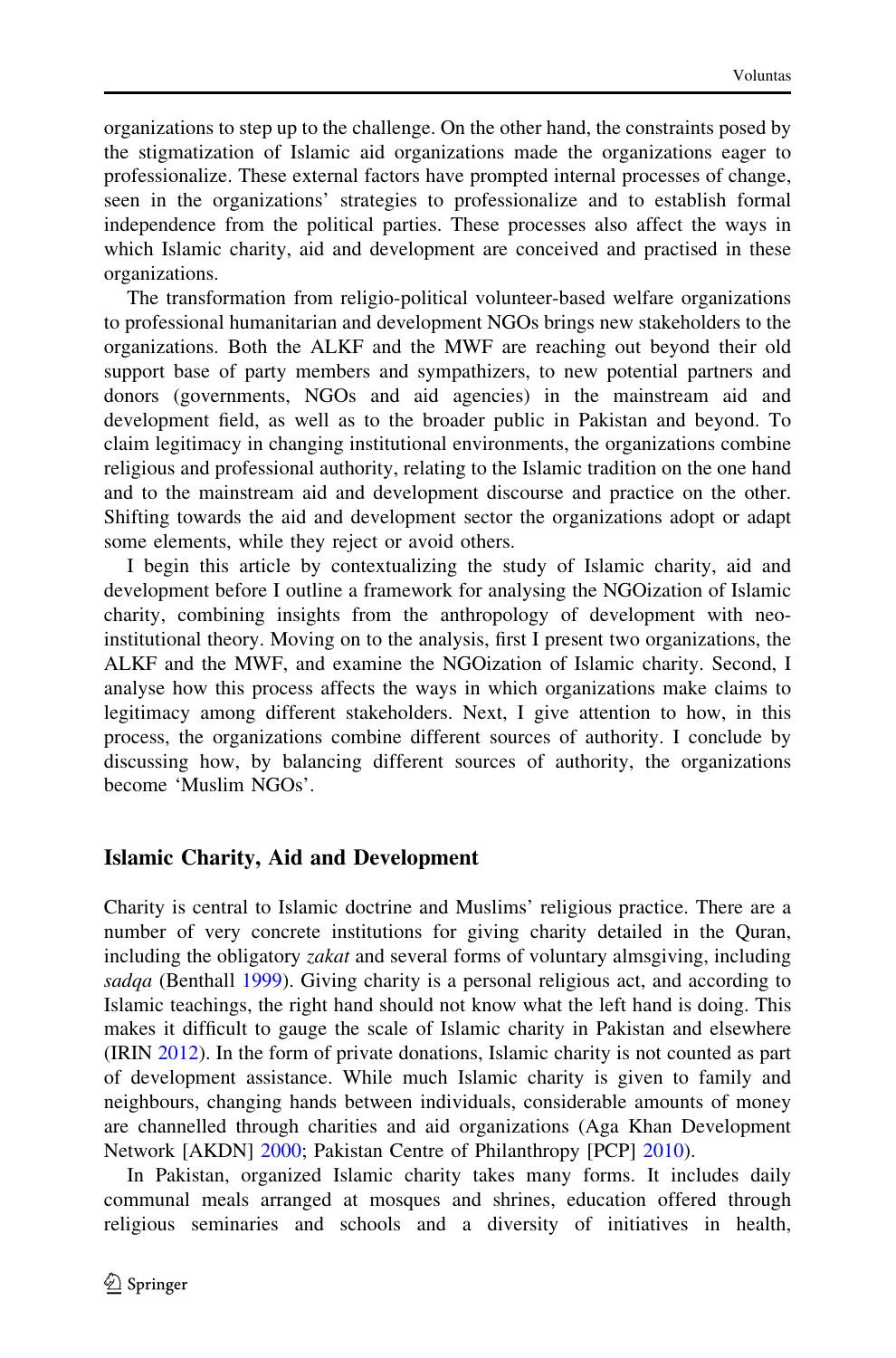microfinance, social welfare and clean water provision by Islamic charity and aid organizations operating at local and national levels, some with transnational reach (Ghaus-Pasha and Iqbal [2003](#page-21-0); Kirmani [2012](#page-21-0); Strothmann [2013\)](#page-22-0). Unlike among most other political parties in Pakistan, charity and welfare work has been a central feature of religio-political parties, many of whom run welfare organizations (Iqbal and Siddiqui [2008\)](#page-21-0).

The welfare work of religio-political or 'Islamist'<sup>4</sup> movements in the Middle East, East Asia and South Asia has seen increased scholarly attention over the past decade (Clark [2004;](#page-20-0) Göçmen [2014](#page-21-0)). However, these studies have a tendency to focus on political actors, which arguably provides a narrow view of Islamic aid organizations. As these actors are increasingly contributing and collaborating in the mainstream aid and development field, it becomes relevant to examine them as development actors.

This paper seeks to extend our knowledge about actors who are inspired by alternative normative religious and ideological frameworks, rather than to discuss those who dominate the mainstream field of aid and development. While many of today's major humanitarian and development NGOs started as faith-based initiatives, the mainstream discourses and practices of aid and development have gradually adopted a largely secularized and material conception of development and approaches to aid (Agensky [2013](#page-20-0)), in which the 'the religious' is seen as separate from 'the secular' (Tomalin [2015a\)](#page-22-0).

Although there has been an increased interest in religious, or so-called faithbased organizations (FBOs) over the past decades (Berger [2003](#page-20-0); Clarke [2008;](#page-21-0) Clarke and Ware [2015](#page-21-0)), the role of religion for organizational legitimacy has received relatively scant attention. Notable exceptions exist: these include the work of Juul Petersen, who examines how transnational Muslim NGOs give meaning to what they do and construct legitimate 'ideologies of aid' (Juul Petersen [2016,](#page-21-0) p. 8), and the work of Thaut, Gross Stein and Barnett, who examine the legitimacy dilemmas faced by Islamic Relief, a major Muslim NGO based in the UK (Thaut et al. [2012\)](#page-22-0).

Situated at the peripheries of the international aid and development field, such organizations are rarely acknowledged as development actors, either because they are religio-political and seen as vote-seeking, or because their approach to development is seen as charity-orientated, or otherwise in conflict with the secular liberal norms dominant in the mainstream Western-origin aid and development tradition. I believe religio-political actors are important to study—precisely because they present alternative conceptions of aid, sometimes to the extent of outright rejection of a religious/secular divide. This approach departs from scholarship which analyses the potentials and pitfalls of religion in development, where some argue that the religious proximity of FBOs offers a comparative advantage vis-a`-vis beneficiaries (Benthall [2012;](#page-20-0) De Cordier [2009](#page-21-0)), while others warn against jumping the 'faith-based bandwagon', cautioning against the dangers of endorsing the views of religious actors (De Kadt [2009\)](#page-21-0). Instead, this paper recognizes religion as a

<sup>4</sup> I describe these organizations as 'religio-political' because it is a more descriptive term, and in order to avoid the connotations attached to the term 'Islamist' in contemporary politics and media debate.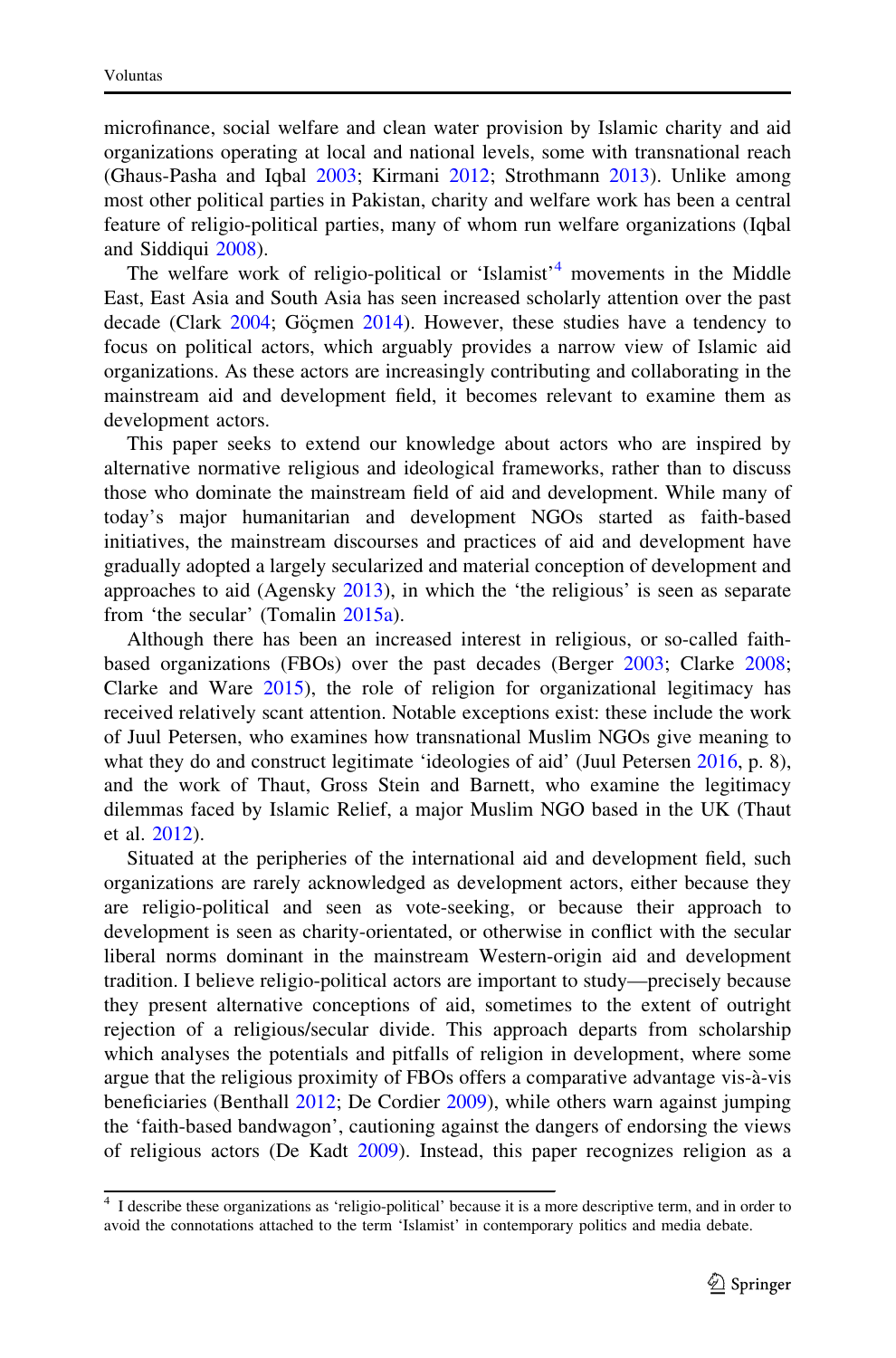potentially significant dimension of social reality which ought to be considered when attempting to understand organizational legitimacy as a social construction.

#### Studying the NGOization of Islamic Charity

The term 'NGOization' has been used to describe processes of professionalization, institutionalization, depoliticization and demobilization of social movements (Alvarez [2009;](#page-20-0) Chahim and Prakash [2014\)](#page-20-0). As applied to Islamic charity, analysing how welfare organizations embedded in religio-political movements become development NGOs, the use of this word signifies not only changes in organizational structures or legal status, but also more profound changes in organizational discourses, and in the ways the organizations make claims to legitimacy.

The proliferation of the development NGO from the 1980s, together with its central role in the provision of humanitarian and development aid over the last three decades, has made the NGO a favoured, and contested, object of study (Banks et al. [2015\)](#page-20-0). Two contrasting views of NGOs are often identified in the literature: NGOs as efficient service providers and NGOs as civil society actors that can provide development alternatives (Mitlin et al. [2007\)](#page-21-0). Although these views are very different understandings of NGOs, both are rather static and normative and leave little room for actors 'inspired by alternative ideological or religious frameworks' (Hilhorst [2003,](#page-21-0) p. 9). A third view, adopted in this paper, shifts the focus to what it is that makes organizations into NGOs, seeing NGOs as complex actors, situated in particular social and political contexts (Hilhorst [2003](#page-21-0); Juul Petersen [2016](#page-21-0); Novak [2013\)](#page-21-0). As pointed out by Hilhorst [\(2003](#page-21-0), p. 6), the NGO label is more than a legal term; it is used as a 'claim-bearing label', through which organizations indicate that they conform to the expectations of a certain type of professional aid and development organization.

In her study of transnational Muslim NGOs, Marie Juul Petersen directs attention to the ways in which organizations 'produce, contest and present meaning, in the process making claims to legitimacy' (Juul Petersen [2011,](#page-21-0) p. 31). Juul Petersen finds what she describes as a process of 'Islamization of aid' (Juul Petersen [2012a](#page-21-0), [b,](#page-21-0) p. 4). By contrast, the current article focuses on the NGOization of Islamic charity. The article complements recent analysis of transnational Muslims NGOs, by shedding light on the actors originating in the Global South. These actors emerge as significant in the mainstream aid field but have been given less scholarly attention (for an exception see Salehin [2016](#page-22-0)).

Inspired by the work of Marie Juul Petersen and Dorothea Hilhorst, I explore the interface between different discourses of aid, related to ideals and practices of Islamic charity on the one hand and the mainstream Western-origin tradition of humanitarian and development aid on the other (Juul Petersen [2016](#page-21-0)). In this study, I do not take 'Islam', 'aid' or 'development' to be predefined and static concepts, but view them as constructions that emerge and are given meaning in particular contexts. Following Lincoln [\(2010](#page-21-0)), I take a view of religion as something that can be ascribed to social practice, meaning that anything can potentially be attributed religious significance, including aid and development.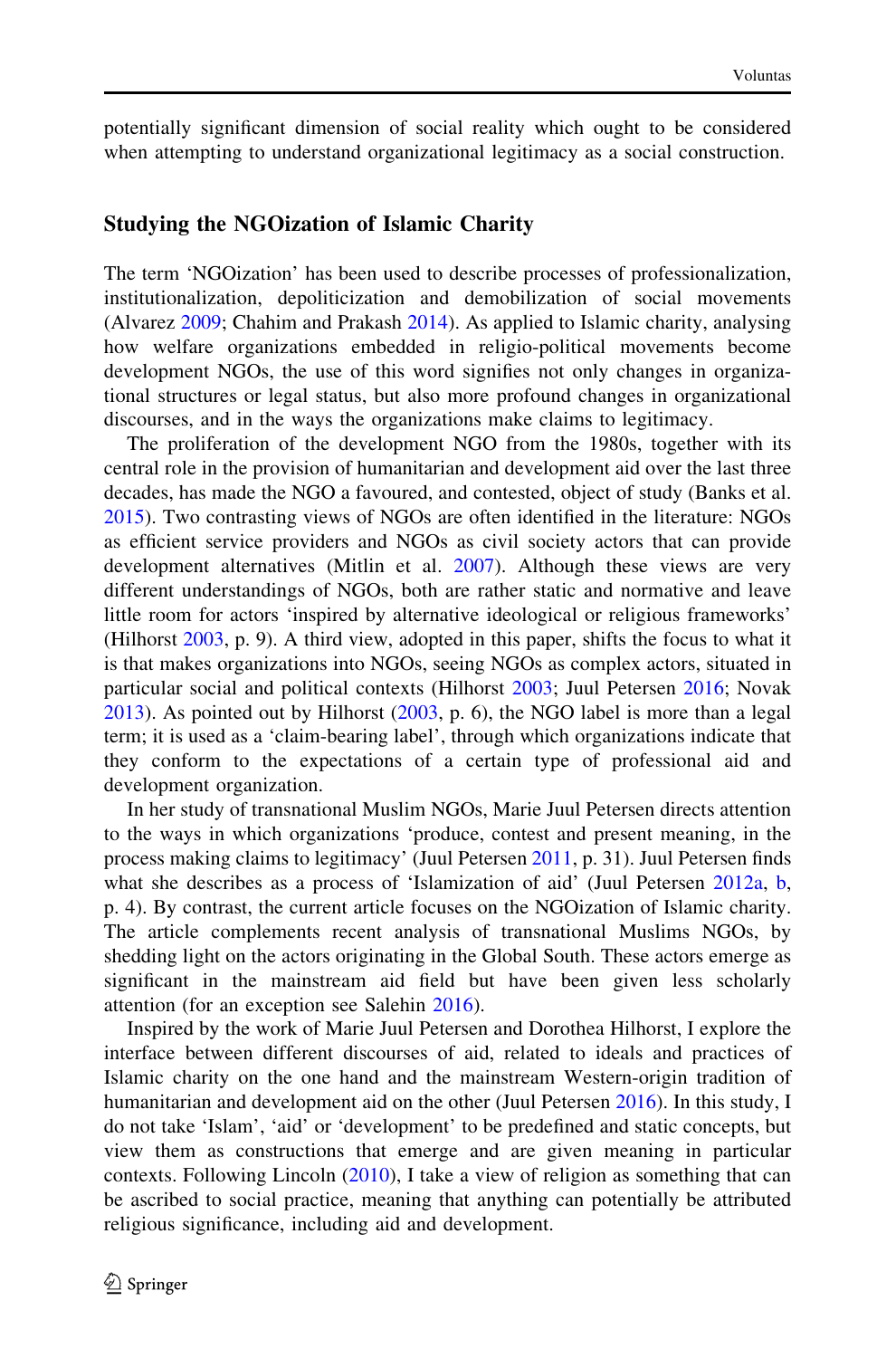As private actors, NGOs need to claim legitimacy to exist, to obtain the required legal status and to secure both financial and moral support. Over the last decade, NGOs have seen increased criticism for failing to deliver, for not being representative and for lacking accountability (for a discussion, see Lister [2003\)](#page-21-0). This often-referred-to 'crisis of legitimacy' has placed legitimacy questions at the centre of the study of NGOs in development and humanitarianism (Thaut et al. [2012;](#page-22-0) Walton et al. [2016\)](#page-22-0).

In the study of NGOs, however, legitimacy has often been treated as a technical issue, with the emphasis placed on accountability, efficiency and representativeness (Lister [2003,](#page-21-0) p. 178). Departing from this technical approach to organizational legitimacy, scholars have drawn on insights from neo-institutional theory (Brinkerhoff [2005](#page-20-0); Juul Petersen [2016;](#page-21-0) Lister [2003\)](#page-21-0), which emphasize the importance of normative environments in shaping organizational structure, content and behaviour (Meyer and Rowan [1977](#page-21-0); Meyer and Scott [1983](#page-21-0)). Neo-institutional scholars assert that the legitimacy of an organization depends on its conformity, or resonance, with the discourses that are dominant among its stakeholders, both internal and external to an organization (Meyer and Scott [1983](#page-21-0)). Importantly, it is not the nature of the organization that gives legitimacy, but the stakeholders and constituents of an organization that accord legitimacy to it. Legitimacy is accorded to an organization if its social and moral purpose is consistent with the values and expectations of its stakeholders. As such, a change in discourse and practices in an organization or among its stakeholders, will affect the legitimacy of the organization. As Brinkerhoff points out, to be legitimate, organizations need to be 'doing the right things', 'doing the things right' and need to be seen as 'right for the job' (Brinkerhoff [2005](#page-20-0), p. 4).

Three broad dimensions of legitimacy are commonly distinguished in the neoinstitutional literature: normative, pragmatic and cognitive (Brinkerhoff [2005;](#page-20-0) Ossewaarde et al. [2008](#page-22-0); Suchman [1995\)](#page-22-0). Normative legitimacy is accorded to an organization when it reflects socially and morally acceptable or desirable norms, standards and values. These can be formal law, and informal norms and codes of conduct. Pragmatic legitimacy concerns the instrumental value of the organization for its stakeholders and constituents, and is accorded to an organization if it fulfils the needs and interests of these parties. Cognitive legitimacy is given when an organization pursues objectives and activities that are considered appropriate in a given context, seen as natural and left unquestioned by stakeholders (Brinkerhoff [2005\)](#page-20-0). An analysis of these three dimensions of legitimacy is useful to shed light on the significance of the normative environment in shaping organizational discourses and in bringing out how organizations draw on different sources of authority when making claims to legitimacy among different stakeholders, in different contexts.

Discourse is here understood in a broad sense, not as a coherent and fixed set of ideas, but as assemblages of ideas, values and practices produced and reproduced in the interface between diverse social actors (Long [2001,](#page-21-0) p. 18). Following Grillo, 'a discourse [of development, for example] identifies appropriate and legitimate ways of practising development as well as speaking and thinking about it' (Grillo [1997,](#page-21-0) p. 13). As such, discourse influences the institutional environments in which organizations exist. To be legitimate, organizations need to conform to dominant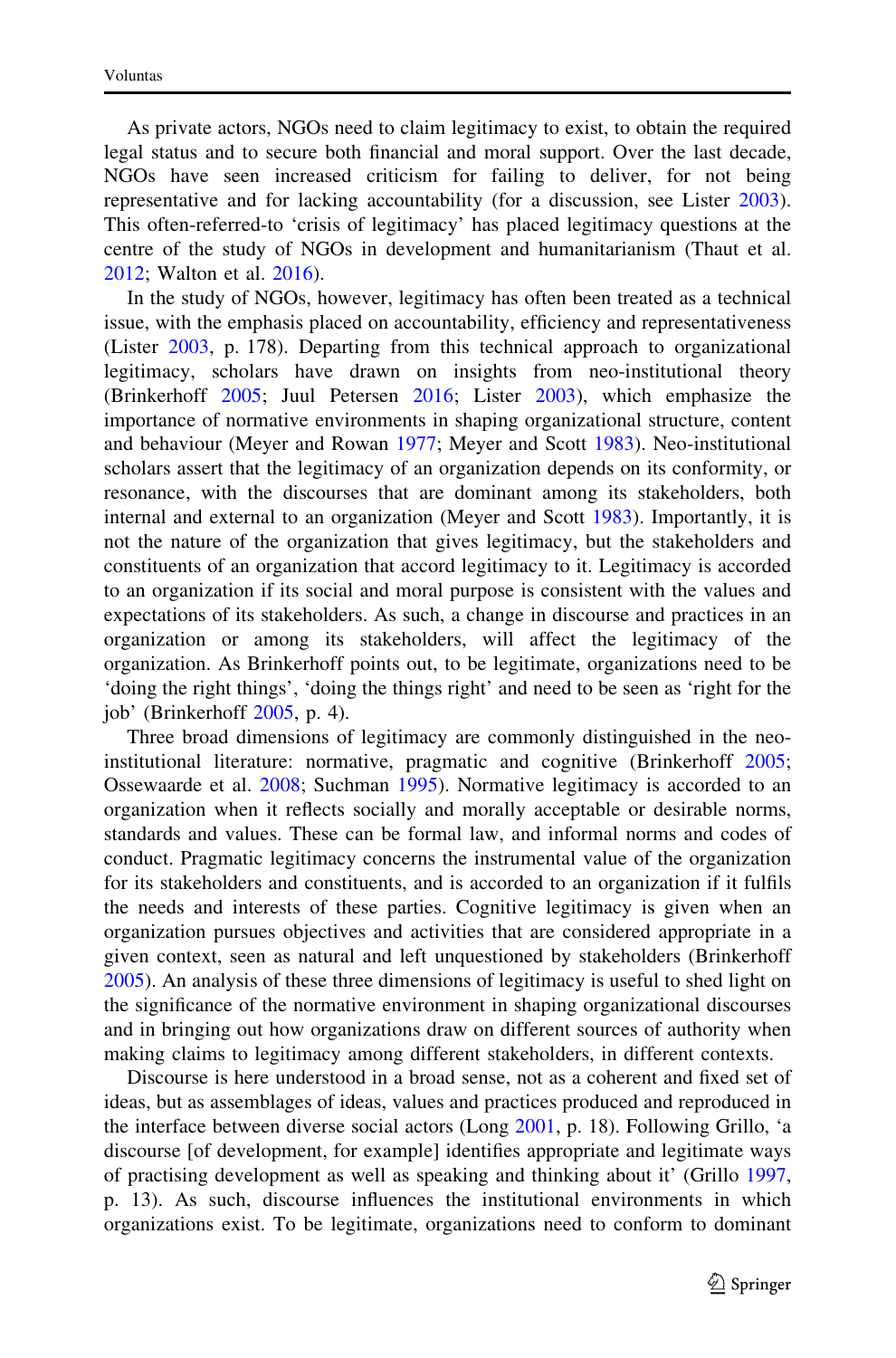discourses of aid and development existing in particular contexts (Lister [2003,](#page-21-0) p. 188). An organization's legitimacy may change—be strengthened or diminished—as the normative, pragmatic and cognitive understandings of aid and development change (Lister [2003](#page-21-0), p. 187). Organizations, however, are not only passively shaped by external factors, but can also act to enhance their legitimacy by responding to stakeholders' expectations. One way organizations can achieve this is by aligning with established authority through association with particular forms of knowledge, text and symbols (Lister [2003](#page-21-0); Meyer and Scott [1983\)](#page-21-0).

#### Context, Cases and Methods

The ALKF and the MWF are two of the largest and best-established Islamic aid organizations in Pakistan. The ALKF originates in the Jamaat-e-Islami (JI), Pakistan's oldest Islamist party established in 1941, and in the religio-political ideologies of its founder, Sayyid Abul Ala Maududi (Nasr [1994](#page-21-0)). The MWF is part of the Minhaj-ul-Quran International (MQI), a 'neo-Sufi' religious organization established in Pakistan in 1980 by religious scholar and politician Dr Tahir-ul-Qadri (Philippon [2014\)](#page-22-0). While the organizations represent two different Islamic traditions, both are modern Islamic revivalist movements, which can be seen as working to advance modern Islamic states and societies. Hence, the organizations represent a specific subset of Islamic aid organizations with religio-political ties and are not representative of all Islamic charity-based actors in Pakistan. Like Islamist organizations elsewhere, they predominantly mobilize among the educated urban middle class and other elites (Iqtidar [2011](#page-21-0); Philippon [2012](#page-22-0)). In this respect they are not unlike secular NGOs, which are also commonly run by the middle class and elites (Bano [2008\)](#page-20-0). Originating in Pakistan, both movements have spread through the Pakistani diaspora around the world and form part of complex transnational networks.<sup>5</sup>

Both the MWF and the ALKF are part of religious movements promoting 'gender-traditional' ideologies (Burke [2012\)](#page-20-0) where men and women have different but complementary roles, rights and duties. As such, both organizations practise gender segregation, $6$  and although the organizations provide assistance to women and men alike, both the MWF and the ALKF are staffed by men only. The organizations are collaborating with the respective movements' women's organizations (the Minhaj Women League and the Al Khidmat Women Trust) in the implementation of activities.<sup>7</sup>

The current article is based on multi-sited, qualitative fieldwork in Pakistani Punjab, Oslo and London, carried out in the period 2012–2015. It draws on a total of

<sup>&</sup>lt;sup>5</sup> For a discussion on the transnational organization of Islamic charity see reference removed for peer review.

<sup>6</sup> While gender segregation is uncommon among NGOs in Pakistan, most political party structures are segregated and women's political activism is commonly organized through separate women's wings (Sahi [2015\)](#page-22-0).

<sup>7</sup> For a more in-depth discussion of gender dimensions of Islamic charity and development in these organizations see reference removed for peer review.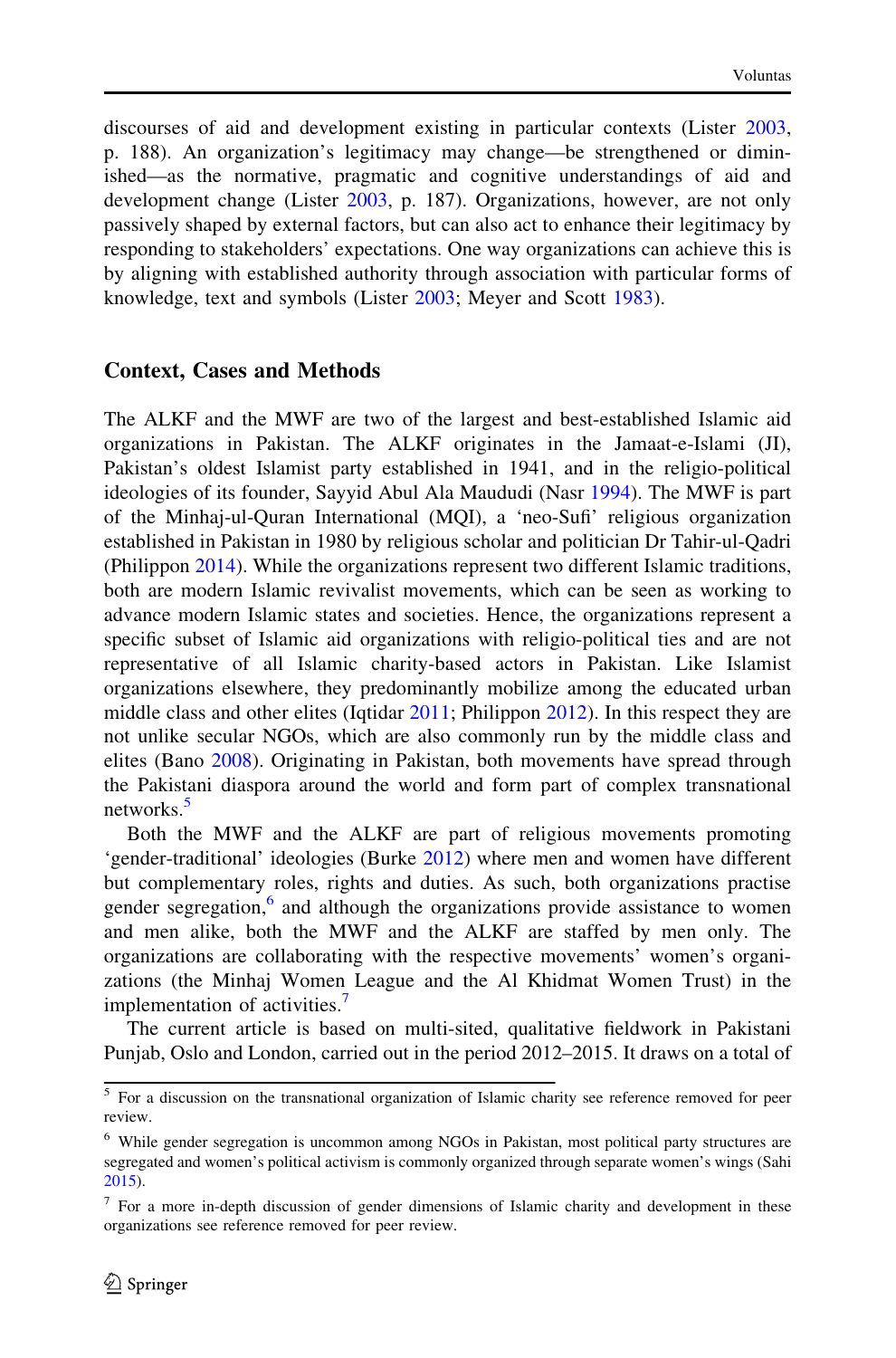72 interviews. Thirty are semi-structured (15 with men and 15 with women) associated with the two religio-political movements in Pakistan, and 16 are with individuals (12 with men and 4 with women) who work in other NGOs and for the Government of Pakistan. The data from Pakistan are supplemented by 26 interviews in other countries, with people mainly of Pakistani origin who are associated with the two movements. In Oslo, 24 interviews (12 with men and 12 with women) took place, and the last two interviews were both with men in London, during the same period. The study also draws on written material made available by the organizations, on information from the websites and social media, as well as observation from visits to the organizations' offices, project sites and events. I have interviewed workers and volunteers about their ideas about development, their aims and activities, the history of the organizations, their relationship to other actors, their personal backgrounds and their motivation for working in the organizations. This study is based on how the organizations and the interviewees working in these organizations present themselves and what they do. As such, it is a study of how the organizations make claims to organizational legitimacy; it is not an analysis of their ability to gain or maintain legitimacy. While an analysis of the perspectives of the beneficiaries would merit interest, it lies outside the scope of this study.

## Catching Up: From Islamic Charity to Aid and Development

The ALKF originates in the relief efforts of JI activists on behalf of refugees fleeing from India to Pakistan during partition in 1947 (Nasr [1994](#page-21-0)). Initially, income from selling animal hides collected during Eid ul Adha (the annual ritual animal sacrifice) was used to support welfare projects. The MWF is the welfare organization of Minhaj-ul-Quran International (MQI). The welfare and charity activities of Minhajul-Quran were initially started in Pakistan under the Minhaj Welfare Society in 1989. Members of the MQI in Pakistan and the diaspora—in the UK, Norway and elsewhere—donated money to feed 'the poor' during the month of fasting (Ramadan) and had the ritual animal sacrifice (qurbani) at Eid ul Adha arranged through the welfare society. The income from the animal skins sold afterwards was used for welfare. Starting out as distributors of peoples' alms and facilitators of religious ritual, the activities of the two organizations were closely linked to the traditional Islamic institutions for giving charity. This has changed in the process of NGOization.

In the NGOization of Islamic charity, we can depict four distinct trends, which are also identifiable in the two organizations. These are: (1) a shift in self- (re)presentation from partisan movement-orientated welfare organizations to neutral providers of aid; (2) a change in focus of activities from charity-based community welfare to humanitarian aid and development; (3) a shift from volunteerism to employment of salaried development professionals; and (4) a broadening of funding sources, from relying almost exclusively on community members to reaching out to broader donor bases, including institutional donors.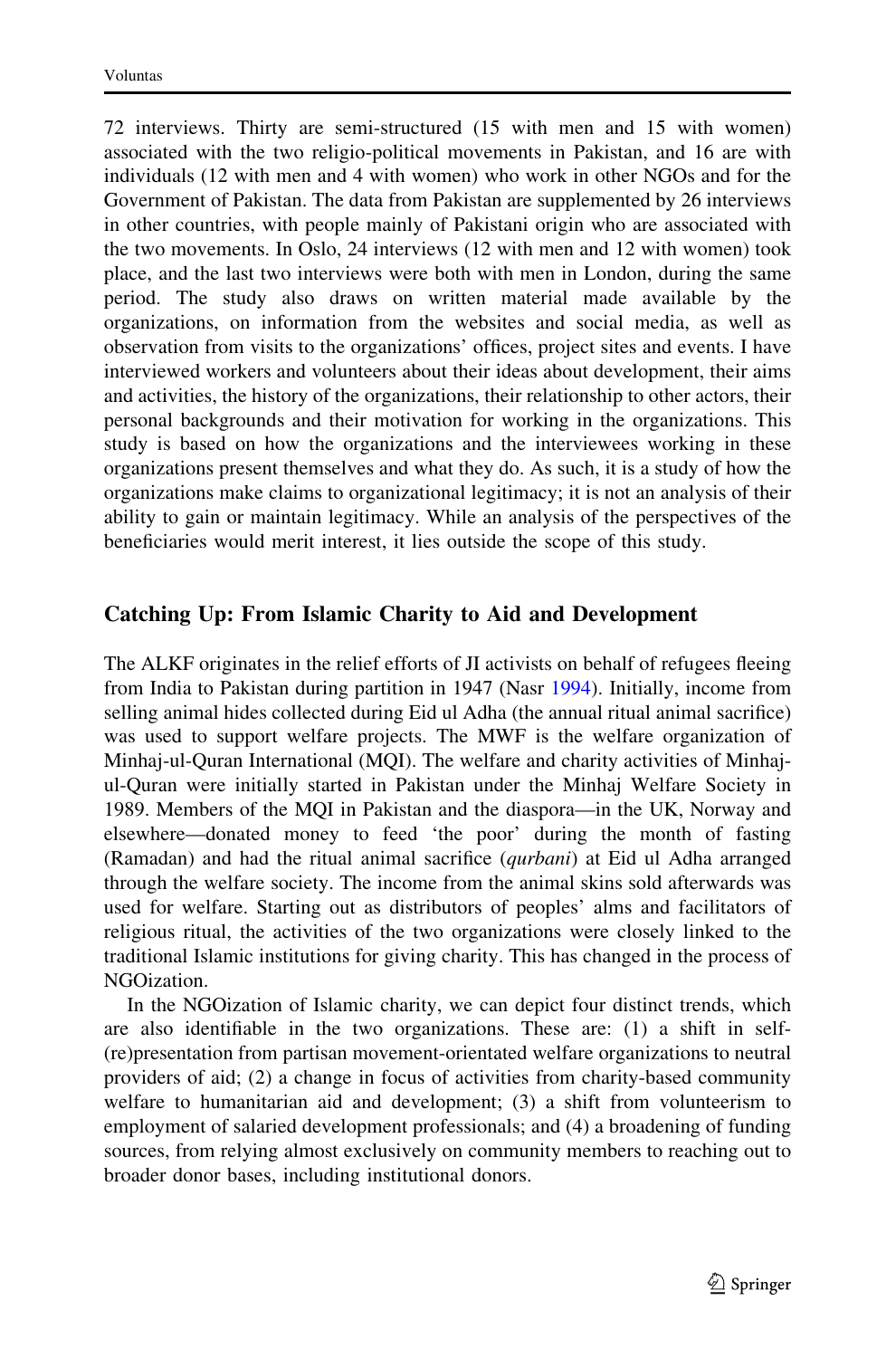#### From Party to Impartiality

Welfare and social justice have been central to the ideologies of both the JI and MQI, as ways of mobilizing voters, but also as demonstrating commitment and practising movement ideology (Bano [2012](#page-20-0), p. 88). In the case of the JI, as described by the movement's main ideologue, Maududi, at a party conference in the context of the 1958 elections in Pakistan, the importance of welfare work is revealing (cited in Bano [2012,](#page-20-0) p. 88): 'First of all it brings intellectual change in people; second [it] organises them in order to make them suitable for the movement; thirdly, it reforms society through social and humanitarian work; and finally it endeavours to change the leadership'.

Both the ALKF and the MWF have their origins in religio-political movements and their political parties. The ALKF was officially registered as an NGO with the Government of Pakistan in 1990. Since 2004, the ALKF has not had any formal association with the JI, yet the informal ties between them remain strong. In contrast to the ALKF's official disassociation from the political party, the MWF is an integrated part of the MQI's overall organizational structure. In Pakistan, the MWF main office is located in the MQI Markaz in Lahore, the movement's spiritual and organizational headquarters. In the MWF, the London office has been established as a UK charity, with the other European diaspora branches functioning as fundraising offices.

From having identities closely tied to religio-political movements, the organizations are now presenting themselves as global humanitarian actors. The transformation from community welfare organizations to NGOs involves a change in organizational identity, particularly in the ways the organizations present themselves to external audiences. Today, the ALKF introduces itself as an organization that is 'dedicated to humanitarian services'.<sup>8</sup> The MWF presents itself as a 'worldwide humanitarian development organization'.<sup>9</sup> Moving into the mainstream aid and development field and positioning themselves as legitimate NGOs, both organizations have changed the ways they perceive and present themselves. One MWF staff member explained:

MWF, we are not a religious organization, we are faith-based organization. We perceive our self as a worldwide humanitarian organization. We don't distinguish by Muslims or non-Muslims.

According to ALKF, they similarly 'provide services to all, without discrimination'.<sup>10</sup> From being welfare organizations focusing on the local predominantly Muslim community, both organizations have consciously included Christians and Hindus among beneficiaries in Pakistan and have expanded programme areas to include activities outside Pakistan (such as relief response to Haiti and Japan, and support to victims of conflict in Syria and Palestine). This change in self- (re)presentation is a clear break with their earlier identity as community welfare

<sup>8</sup> Al Khidmat Foundation website <http://al-khidmatfoundation.org/> (accessed 3 February 2013).

<sup>&</sup>lt;sup>9</sup> <https://www.minhajwelfare.org/our-aims-and-objectives/> (accessed 1 June 2016).

<sup>&</sup>lt;sup>10</sup> Al Khidmat Foundation website <http://al-khidmatfoundation.org/> (accessed 3 February 2013).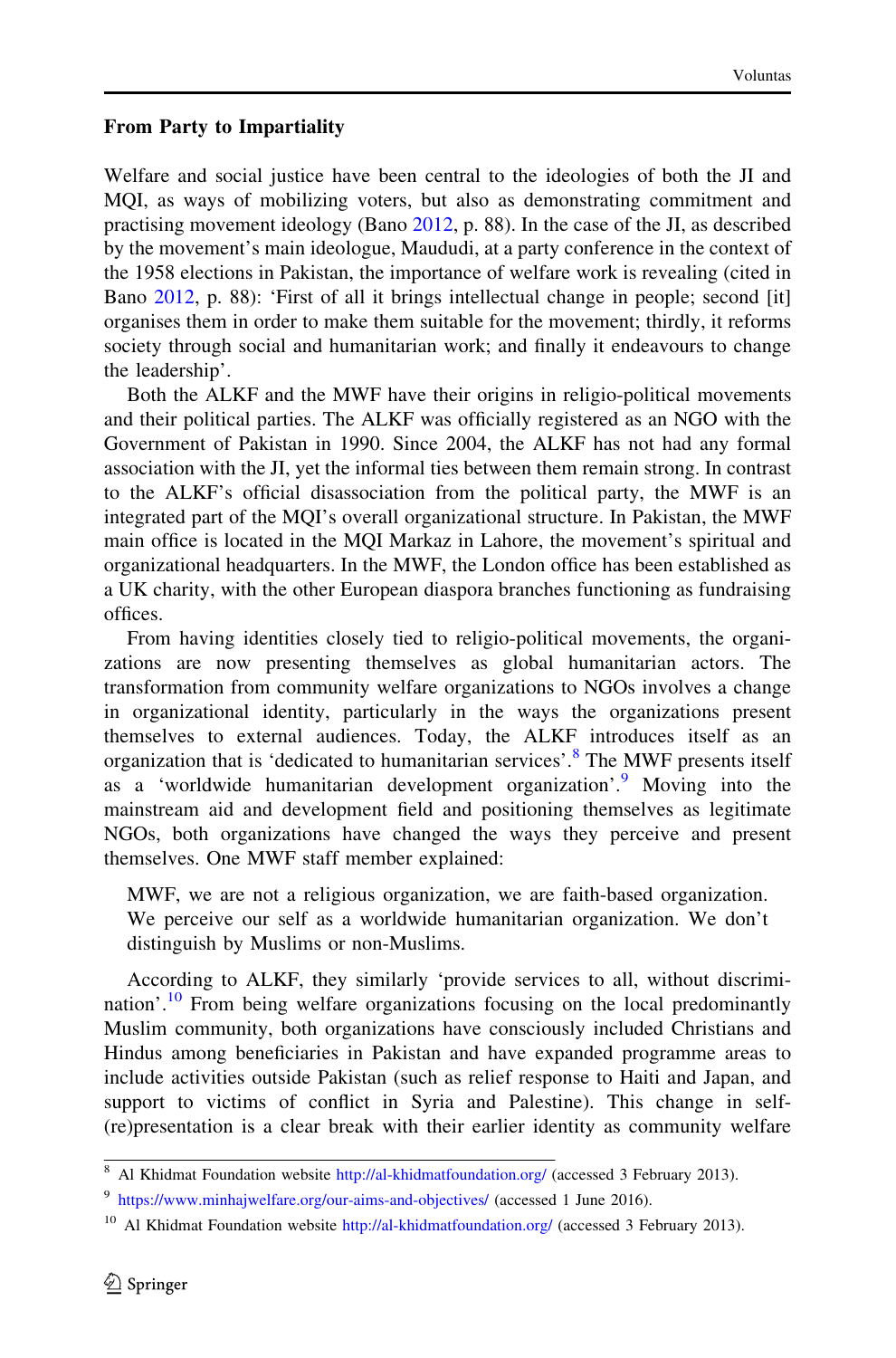organizations, catering mainly to followers of the same faith. In this way, the organizations can be seen as aligning themselves with the core principles in mainstream aid culture: humanity, impartiality, neutrality and independence.<sup>11</sup> Yet, there are other areas where alignment with universalistic frameworks remains problematic. The institutionalization of gender norms of segregation and complementarity in the organizations, for example, are areas where both organizations clearly break with norms of gender equality dominant among actors in the mainstream aid and development field (Tomalin [2015b](#page-22-0)).

### From 'Community Welfare' to 'Relief and Development'

Originally the activities of ALKF and the MWF related to distribution of food, clothes and gifts for Eid, qurbani meats, blankets and clothes in the winter, cash grants to people in dire economic situations, dowry boxes for young couples to get married and funding for the construction of mosques. Gradually, the organizations have expanded their welfare activities and built up extensive and specialized sectoral programmes, shifting the focus of activities to humanitarian relief, as well as to long-term development through education and health. The ALKF is also offering microfinance and support for entrepreneurship and business development. The original focus on purely charity-orientated welfare work has been reduced to being one of many programme areas, now labelled as 'community services' and 'seasonal activities'. This signals a change, in ways of thinking about and practising aid—to include notions both of immediate needs—and longer-term societal development through investments in education, income generation and health. A common view of individuals interviewed in both organizations was that there is a need for the distribution of food, but that this alone is not enough; as one manager put it: 'it will not affect the needed change'. A member of the ALKF leadership talked about the changing organizational priorities in the following terms:

Al-Khidmat, right now, is focusing more in development sector and we are making programs for advocacy as well. We realize that no matter how big an NGO is it is not possible to resolve all the problems. So we have to go into advocacy so that we can impact the government sector to make the right decisions for an issue […] like floods. We have a few people, a few experts, working on how to reduce the risk of flood in Pakistan. The report is in progress and we will move forward to the elected members, members of provincial assemblies, members of national assembly, asking them to put that into the policies and so on; so we are moving forward in that manner.

The ALKF is positioning itself in the mainstream aid field, working alongside other humanitarian NGOs in relief efforts and in lobbying the government to make a longer-term impact. It is a member of the NGO coordination body in Pakistan and has recently been accredited by the Pakistan Centre of Philanthropy (the main

<sup>&</sup>lt;sup>11</sup> The key humanitarian principles, first adopted by the International Movement of the Red Cross and Red Crescent at its 20th international conference in Vienna in 1965. The principle of impartiality demands that assistance should be based on need and that it should not discriminate on the basis of nationality, race, religious belief, gender, political opinions or other considerations (Barnett [2005](#page-20-0)).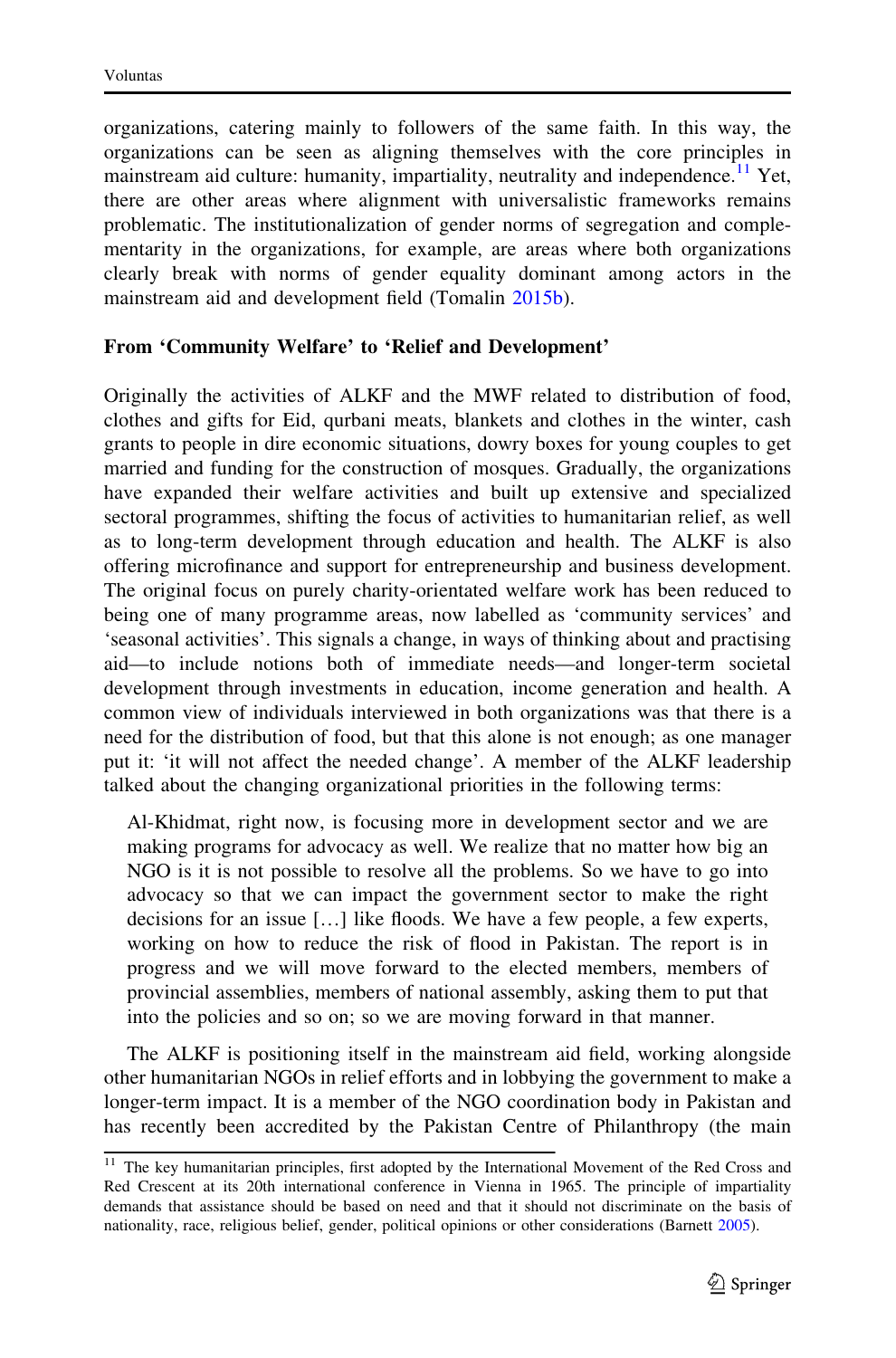initiative to vet the credibility of NGOs in Pakistan). It is also actively engaged in transnational initiatives with likeminded Muslim actors (such as the International Federation for Relief and Development).

In comparison with the ALKF, the MWF is smaller and more closely integrated with the transnational religious organization, MQI. However, the MWF has also expanded its activities from charity-based handouts to longer-term developmentorientated activities in health and education. The changes in the MWF are largely driven by its UK office, which has developed into a European headquarter. The UK office has rebranded the MWF, given it a new image, presenting it as a modern humanitarian organization. In the UK, the MWF compares itself with the larger, well-established Islamic Relief and Muslims Aid. To move into the mainstream aid and development field, and into new domains like advocacy, new knowledge and expertise is needed. To meet these requirements, both ALKF and MWF have professionalized.

#### From Volunteers to Professional Staff

Being the welfare organizations of religio-political movements, both the ALKF and the MWF were first created and run by volunteers. The ALKF claims to draw from a pool of some 100,000 volunteers across Pakistan, predominantly JI party members and sympathizers (Kirmani and Zaidi [2010\)](#page-21-0). Closely linked to the religio-political movements of the JI and MQI, the welfare, relief and development work of the ALKF and the MWF has been tightly integrated with the other activities of these movements,<sup>12</sup> focusing in particular on spreading the teachings of Islam (*dawa*), imparting religious training (tarbiyat) and with more direct political activism. Volunteering is seen as sadqa, a way of doing good deeds, a way of practising religion and of sacrificing 'in the way of God'.

A central part of the professionalization has been the employment of development experts with experience from relief and development work and the training of volunteers. Membership in the religio-political movements is not a requirement for working with either the ALKF or the MWF, and both organizations have non-party member development professionals and volunteers. At the time of research, the ALKF Pakistan had some 60 salaried staff, while the MWF had five full-time employees at the Pakistan office and five at the UK office. Although the number of salaried professional staff is small compared to the large number of volunteers, both the ALKF and the MWF are introducing a new type of institutional stakeholder to their organizations. By employing development professionals with degrees in development and experience from the aid and development sector, they are bringing new norms and standards to the organizations. The employment of salaried professionals challenges the ideals of volunteering as sadqa and selfsacrifice, even though the employees emphasized that their salaries were lower than in other NGOs, and were therefor in keeping with Islamic ideals of modesty and simplicity.

<sup>&</sup>lt;sup>12</sup> This is still the case in the all-women organizations (reference removed for peer review).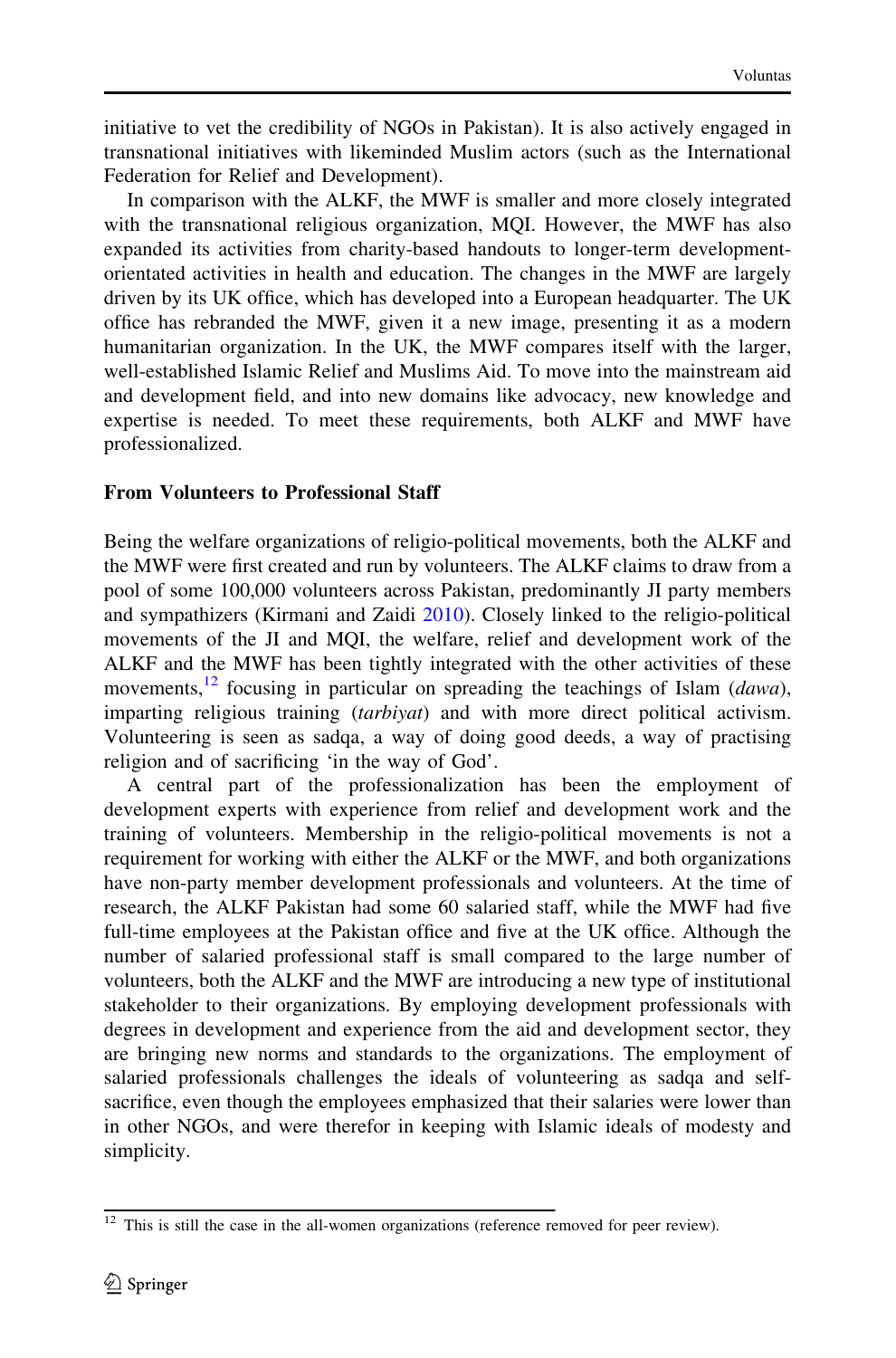#### From Alms to Institutional Funding?

Unlike many NGOs in Pakistan which commonly rely on institutional donor funding (Bano [2008](#page-20-0), p. 2300), the activities of the ALKF and the MWF have primarily been funded by Islamic charity, in the form of zakat and sadqa, the sale of qurbani hides and other regular contributions from party members (Bano [2012,](#page-20-0) p. 89). In recent years, however, both organizations have expanded their funding bases. The ALKF mobilizes funds through the JI organizational structure in Pakistan, through members' contributions and through local charity and fundraising events—but also through online campaigns and networks of likeminded Muslims in Pakistani diaspora communities in the Gulf, Europe and North America. With web pages in Urdu, English, Arabic and Turkish, the ALKF is proactively reaching out to potential sympathizers and supporters though registered charity organizations, individual donations and mosque-based networks (reference removed for peer review). The ALKF has expanded its donor base to include funding from institutional donors, although in practice the organization has received limited funding from mainstream donor agencies. At the time of research, the ALKF had received small-scale funding for flood relief from the Government of Japan, a donor government seen by the organization as politically neutral. Both the ALKF and the MWF are careful who they partner with; they want to be seen as independent, particularly from the politics of the US and UK governments. The ALKF has expanded its collaboration with the government and with United Nations (UN) organizations as well as national and international NGOs in providing humanitarian assistance and is taking active part in humanitarian coordination fora. In the words of one ALKF employee:

We have our own style of work, but we see that we cannot work alone … We have started the liaison with government departments; we have become member of the National Disaster Risk Reduction forum, with all the international and international organization that works on disaster risk reduction in the country … We are trying to become member of the National Humanitarian Network … by the will of God [Insha'Allah], hopefully, in the future, we will become a member of that network.

By contrast, the MWF as an integrated part of the MQI organizational structure is still largely funded by individual donations channelled through the MQI local organizational chapters in Pakistan and the diaspora. But the MWF is also expanding its donor base, seeking to attract donors from outside the movement, particularly in the diaspora. The UK office of the MWF has introduced new fundraising events that are not linked to religious festivals (including annual fundraising challenges such as walking the Great Wall of China or climbing the tallest mountain in the UK).

As this analysis reveals, the NGOization of Islamic charity involves the processes of both professionalization and depoliticization, with the organizations presenting themselves as modern and professional aid organizations who provide neutral and impartial assistance to people in need. In many ways, the NGOization of Islamic charity resembles the institutionalization of development (Boli and Thomas [1999](#page-20-0))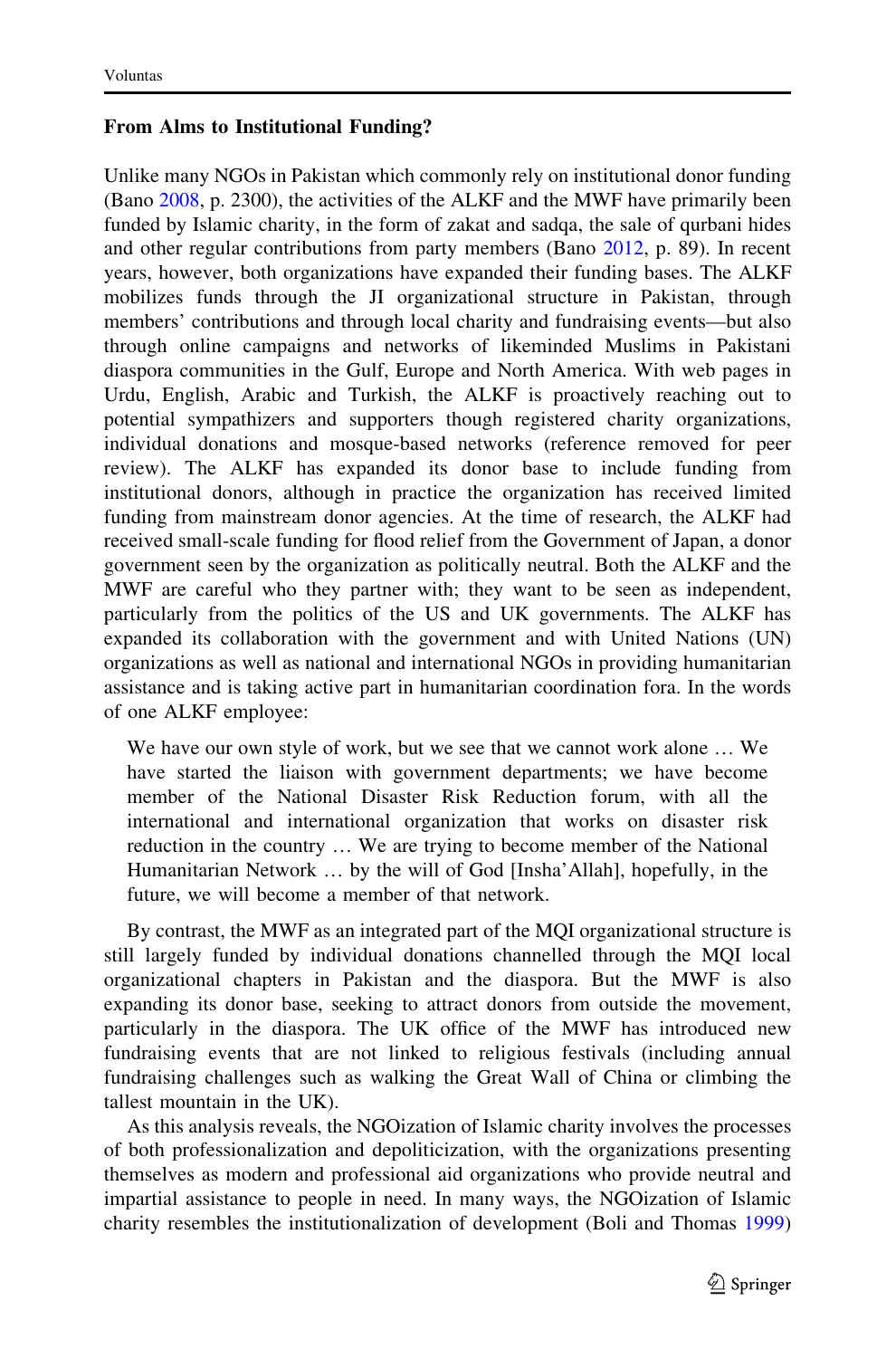and humanitarianism (Barnett [2005](#page-20-0)), where discourses of aid and development have been institutionalized through processes of professionalization, standardization and specialization. Both organizations have professionalized by hiring development experts in management positions and conducting training of volunteers. They have also standardized their operations by adopting ISO standards, introduced new management practices and sought accreditation from recognized authorities and specialized by dividing the work into sectoral programmes and developing expertise in specific areas. But the NGOization process has not only affected the organization of Islamic charity; it has also involved profound changes in the ways of practising, conceiving and talking about what they do. From being distributors of alms to the local community, the organizations have now become aid and development NGOs.

#### Claiming Legitimacy: Religious and Professional Authority

The NGOization of Islamic charity has introduced new stakeholders to the organizations, both external to the organizations in terms of partners and donors from the mainstream development industry and internal to the organizations through the employment of development experts. In the following section, by analysing how the two organizations lay claim to legitimacy, I argue that to meet the expectations of diverse stakeholders, the organizations seek to combine multiple sources of authority: religious and professional.

The formal development NGO can, as an ideal type, be described as operating within a secular frame, emphasizing adherence to key humanitarian principles, and as following institutional norms established to ensure efficiency, accountability and representation (Barnett [2005\)](#page-20-0). Aid is to be given based on need, not on particular solidarity bonds (such as those based on religion or nationality, for example). In order to be legitimate humanitarian and development actors, organizations need to adhere to these shared norms and standards, framed in a shared language and set of symbols. These norms constitute what can be described as 'professional authority' (Juul Petersen [2016](#page-21-0), p. 74).

As opposed to the professional authority central to aid and development discourse and practice, Islamic charity can be seen as legitimized by religious authority, claims to transcendental power and truth (Lincoln [2010](#page-21-0)). As welfare organizations integrated into religio-political movements, the ALKF and the MWF have claimed legitimacy by being appropriate distributors of alms. Both organizations were founded by charismatic religious leaders, Sayyid Abul Ala Maududi and Dr Tahir-ul-Qadri, respectively. The teachings of the movement's leaders have been actively used by the organizations to attract volunteers and to motivate people to donate. The organizations make extensive use of media in the forms of print, audio, video and online. The ALKF and MWF websites present their programmes and activities, but also provide detailed information about various religious duties and rituals, and specify how, what and to whom they apply. Both organizations offer online donation services, where, with a click, a donor can determine whether what they give is zakat or for another specific purpose. Religious teachings, text and symbols constitute an important source of authority employed by the organizations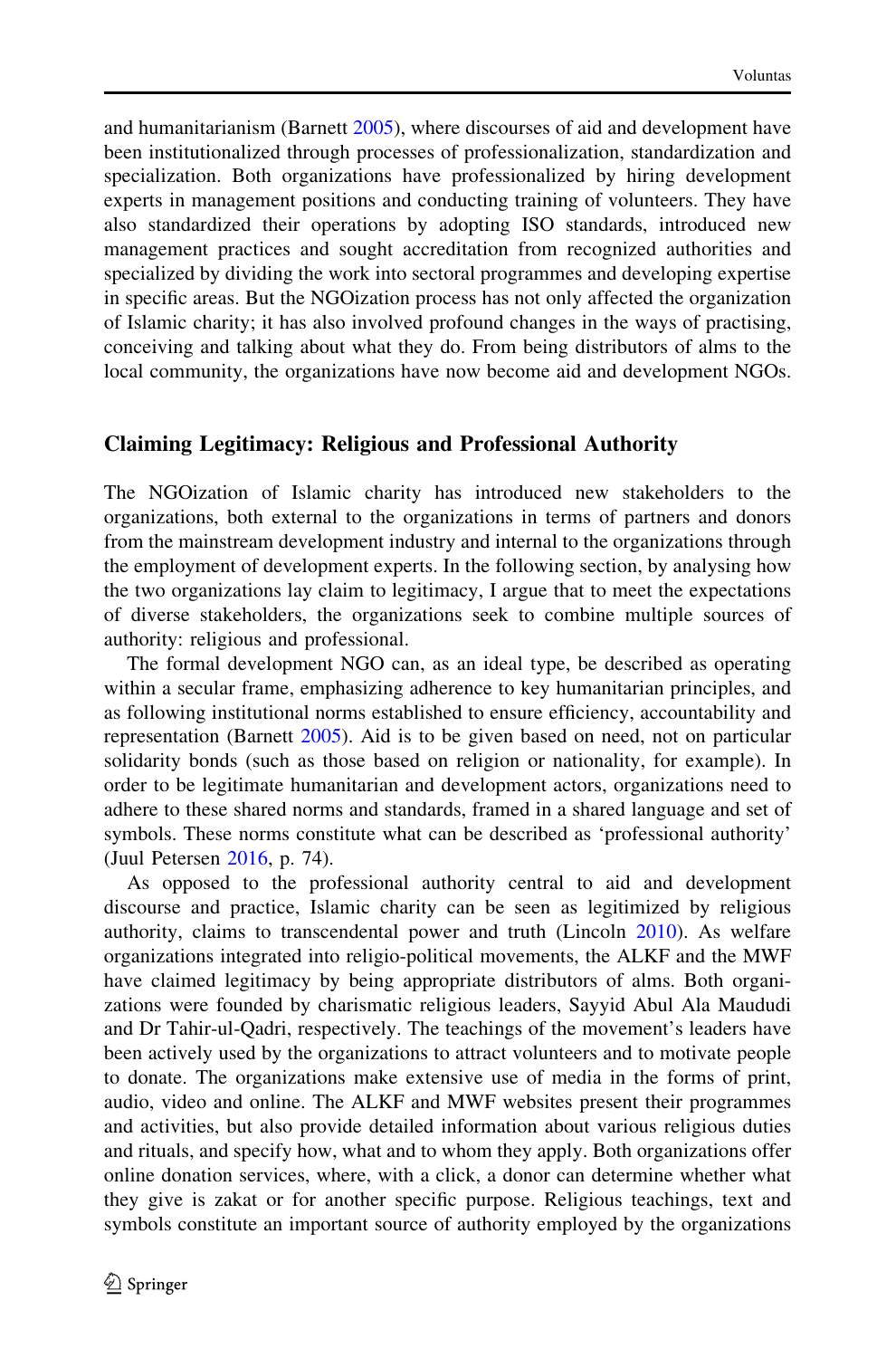to claim legitimacy among their traditional constituencies, mainly members and sympathizers of the religio-political movements and individual donors.

## Normative Legitimacy: Managing Aid and Alms

As asserted in the new institutional literature, normative legitimacy is accorded to an organization when it reflects socially and morally acceptable or desirable norms, standards and values (Brinkerhoff [2005](#page-20-0)). For aid and development NGOs, normative legitimacy is commonly produced through formal legal requirements (such as legal registration or permits to operate), norms related to managerial practices, accountability and representation (Lister [2003\)](#page-21-0) and norms related to approaches to aid and development (what kind of aid, development and for whom). In order to claim normative legitimacy, as do NGOs, from other actors in the aid and development sector (for example, governments and donor agencies), the ALKF and the MWF have professionalized; they have hired new staff and trained volunteers and introduced new operating standards and procedures. They are adopting organizational practices, principles and ways of doing things from the mainstream aid and development discourse and practice. At the same time, both organizations are still managers of Islamic charity.

In the Islamic tradition, there exists a set of very concrete institutions for giving charity, which provides directions for how, when and to whom different types of alms should be given and managed. In the case of zakat, for example, eight categories of recipients are detailed in the Quran, the first two being 'the poor' and 'the needy'.<sup>13</sup> Who the 'poor' and 'needy' are is defined by the *nisab*, the threshold distinguishing who has to pay—or receive—zakat. $^{14}$ 

When people give Islamic charity, it is often for specific purposes, with particular intentions in mind. Intention  $(niyat)$  is central in Islam; it is the intention of a person's action that is measured by God. The intention can be to help the poor, relieve suffering and contribute to social justice, but also to please God. Doing good deeds—like donating or volunteering—is understood to give religious rewards and is a means to attain paradise in the afterlife (akhira). As such, giving charity, volunteering or working for a Muslim NGO is not only for helping people here and now, but is simultaneously an investment by the donors in the life 'hereafter'. Ensuring that the money is utilized as intended is the responsibility of the intermediary—in this case, an NGO—which is an intermediary not only between the donors and the beneficiaries, but also between the donors and God. It becomes the responsibility of the organization to make sure the alms are used for their

<sup>&</sup>lt;sup>13</sup> The categories of worthy recipients of zakat outlined in the Quran (Surah 60. verse 9): 'the alms are only for the Fuqara' (the poor), and Al-Masakin (the needy) and those employed to collect (the funds); and to attract the hearts of those who have been inclined (towards Islam); and to free the captives; and for those in debt; and for Allah's Cause, and for the wayfarer (a traveler who is cut off from everything); a duty imposed by Allah'.

 $14$  Those with an annual economic surplus above the nisab are required to pay 2.5% of this as zakat, those with annual economic surplus below the nisab qualify as recipients of zakat. The nisab is calculated based on the value of 3 oz (87.48 grams) of gold or 21 ounces (612.36) of silver, thus changing with market value.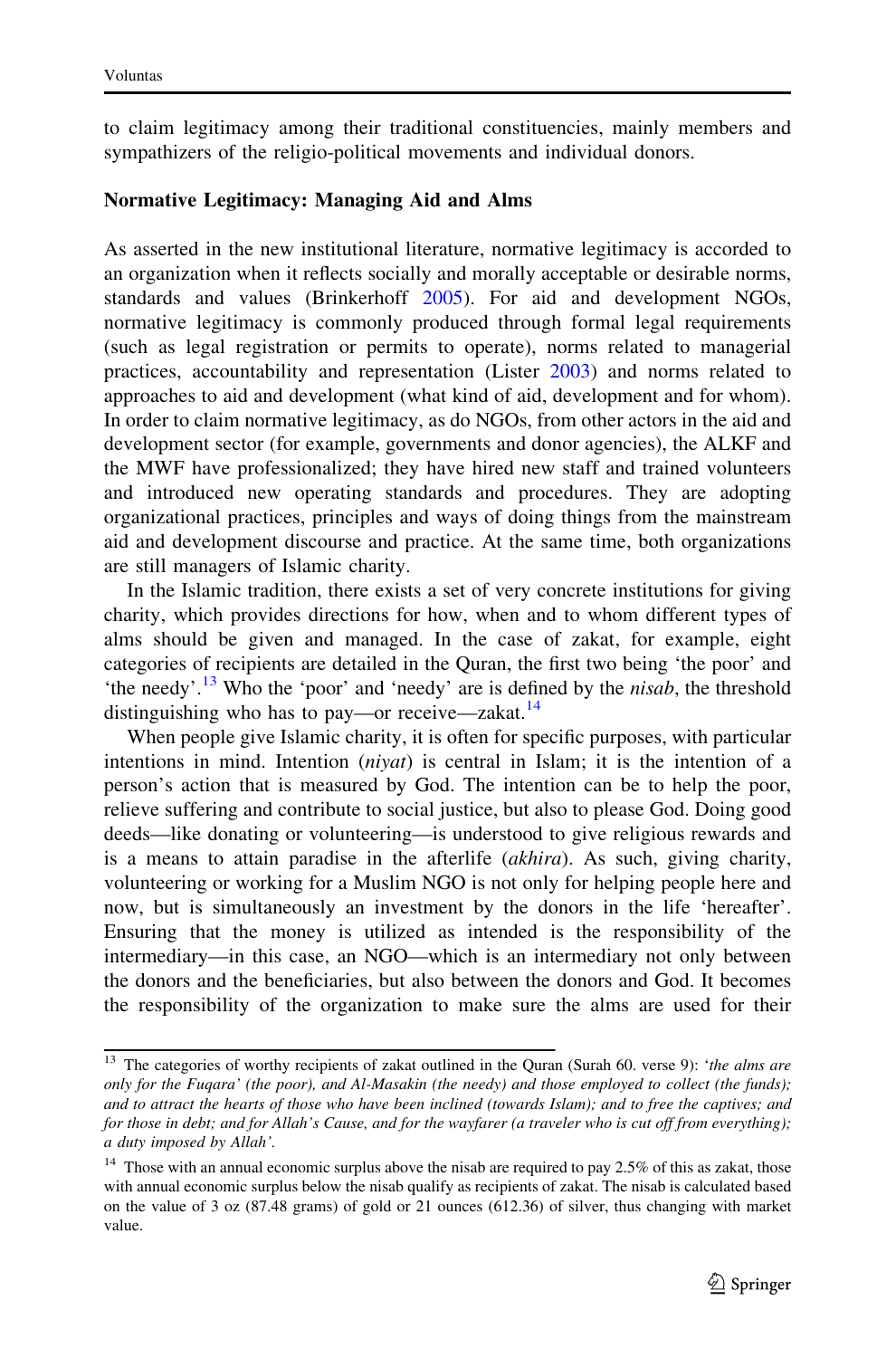intended purposes. This is particularly significant in the case of zakat, which can only be used for concrete purposes detailed in the Quran, but equally important when people make donations for other specific purposes. This gives certain direction for how donations can be used and requires particular financial managerial setups, as explained by one ALKF manager:

In our fund management, one thing is very clear: money that is earmarked to a specific project, the money will go to that project. And zakat is a very sensitive issue. When people give zakat, we put it in a special zakat account. Zakat has its own spending account. Like yesterday someone gave us 27,000 rupees, 7000 was for the qurbani [ritual slaughter], 20,000 was for zakat. So as soon as they marked it, we put it in a separate zakat account.

For the ALKF and the MWF, these religious and transcendental dimensions are at least as important, if not more, than the technical aspects of financial transparency and accountability expected by professional NGOs. It illustrates how the rules and 'ways of doing things' are important in the management of alms, and how 'the right way of doing things' differs between institutional environments in which these organizations are situated. In order to claim normative legitimacy among new and old stakeholders, the organizations need to adhere to the norms and standards of professional aid and development NGOs, while adhering to Islamic principles.

Whether non-Muslims can be recipients of zakat is an area of contention, interpreted variously by Islamic scholars and by different Islamic aid organizations.<sup>15</sup> Scholars of the Hanafi school, dominant in South Asia, commonly interpret zakat as only permissible for Muslims. Both the ALKF and the MWF subscribe to this interpretation, which can be seen as breaking with key humanitarian principles of aid provision without discrimination. As pointed out by Kirmani and Zaidi ([2010,](#page-21-0) p. 18), determining who are considered worthy recipients of zakat can have clear implications for the work of organizations. The ALKF claims not to discriminate on the basis of religion and to provide assistance to all, using funding sources other than zakat—such as sadqa, for instance—to fund their activities directed towards non-Muslims. Here, the organization has devised a strategy that works as long as it is operating in a context where the recipients are mainly Muslim.

## Pragmatic Legitimacy: Development Aid Versus Religious Practice

Pragmatic legitimacy concerns the instrumental value an organization has for its stakeholders and constituents. It is granted to an organization on condition that the organization fulfils the needs and interests of the specified actors (Suchman [1995\)](#page-22-0). Humanitarian and development NGOs claim pragmatic legitimacy by delivering aid. Through helping people in need, offering short-term relief or longer-term development, NGOs claim pragmatic legitimacy by being the intermediaries between donors and beneficiaries and by being efficient, effective and appropriate deliverers of aid. Muslim NGOs also need to be efficient providers of aid, but they

<sup>&</sup>lt;sup>15</sup> The UK-based Islamic Relief, for example, does not restrict zakat to only Muslim recipients (see Khan [2012,](#page-21-0) p. 98).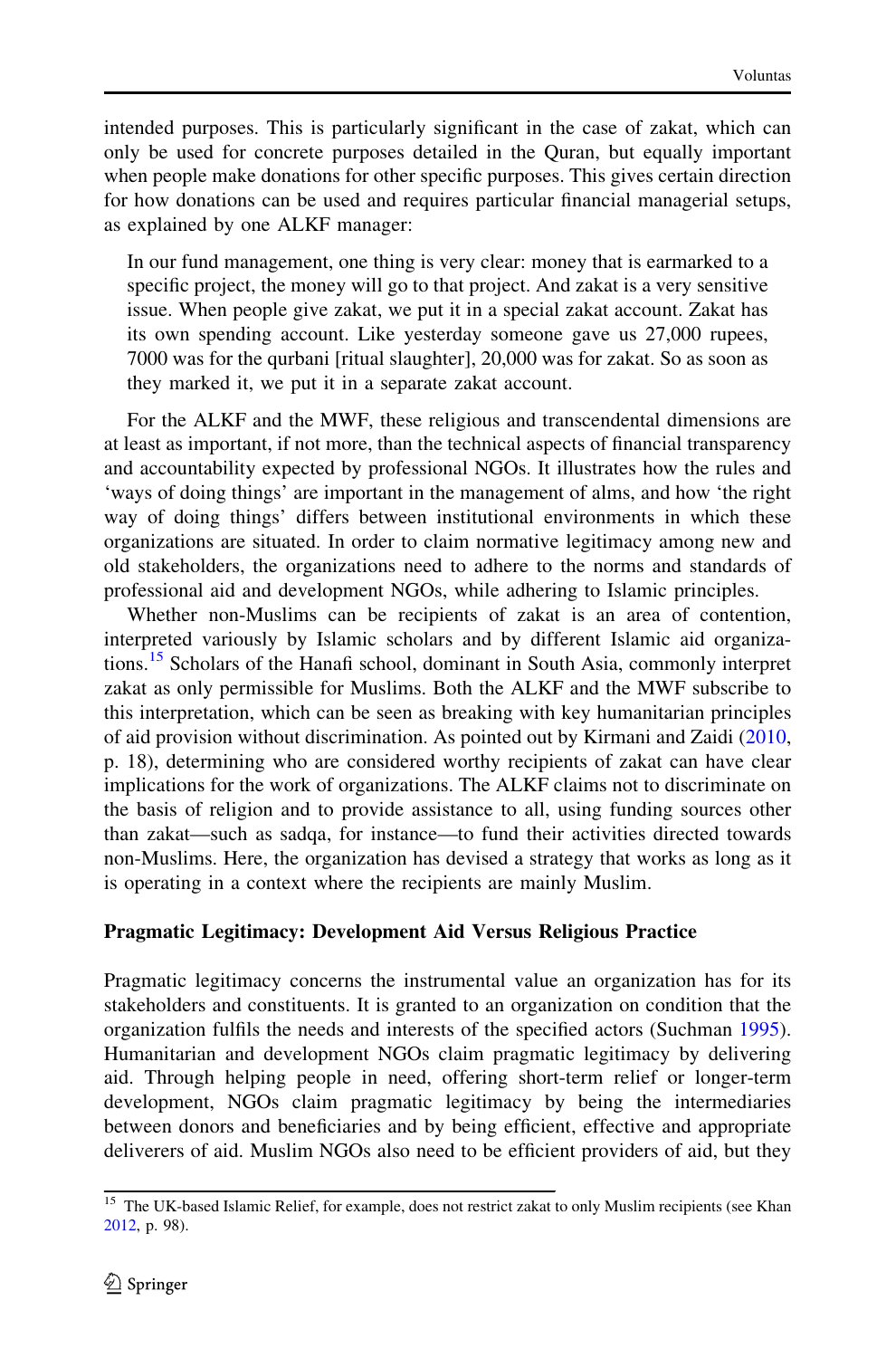have additional otherworldly functions. Helping the poor and people in need is an obligation in Islam, and doing welfare work commonly seen as sadqa, as performing good deeds. Giving to charity is a religious practice that both benefits the individuals in need, and gives religious rewards to those who help. The ALKF and the MWF not only provide a means for giving alms, but they also provide their members, workers and volunteers with ways to practise religion. Religious motivations were significant for the people I interviewed who worked in these organizations; several of the volunteers emphasized the moral obligation to volunteer and underlined how doing service is part of being a good Muslim and of belonging to the religious movements. For these stakeholders, religion constitutes a powerful source of authority, which the organizations make use of when making claims to pragmatic legitimacy among their traditional support base. To claim pragmatic legitimacy in a changed institutional context with new and old stakeholders, the organizations need to be seen as efficient deliverers of aid, providing ways for donors to relieve people of suffering and contribute to societal development here and now, while at the same time offering ways to practise religion, which is an investment in the future, so to speak.

## Cognitive Legitimacy: Natural Managers of Alms and Aid

Cognitive legitimacy is accorded when an organization pursues objectives and activities that are considered appropriate in a given context. To be awarded cognitive legitimacy in the aid and development field, NGOs need to be seen as natural providers of aid; they need to acknowledged as efficient (cost effective) and effective (delivering what they propose) in appropriate ways (reaching those in need), while adhering to key principles of neutrality and non-discrimination. When NGOs are not seen to live up to these ideals, they risk losing legitimacy. In order to be regarded as legitimate by other development actors (the Government of Pakistan, international NGOs and donor agencies), Islamic aid organizations need to prove that they are not front groups for terrorist organizations, but legal and genuine development NGOs (following established rules and standards); that they are not just distributing charity, but are efficient deliverers of relief and development; and that they are not partisan vote seekers, but are neutral providers of aid without discrimination, embracing the key principles of humanitarian assistance.

While the legitimacy of Islamic charities has been questioned, mainstream 'secular' NGOs seem to be lacking cognitive legitimacy in the Pakistan context. These NGOs have a poor reputation in Pakistan (Grünenfelder  $2013$ ); they are frequently criticized on ideological grounds for being 'agents of the West', as advancing anti-Muslim interests, for not delivering what they promise and for being institutions of personal enrichment with individual leaders profiting (Bano [2008\)](#page-20-0). This can be seen as being in direct conflict with the ideals of simplicity and selfsacrifice held high by the Muslim NGOs. If Muslim NGOs wish to claim cultural and cognitive legitimacy among their traditional stakeholders (members and sympathizers of the religious movements) and among the broader Muslim public, they need to be more than NGOs. While professionalism is recognized by the organizations as a requirement of the day, it is not enough: the organizations also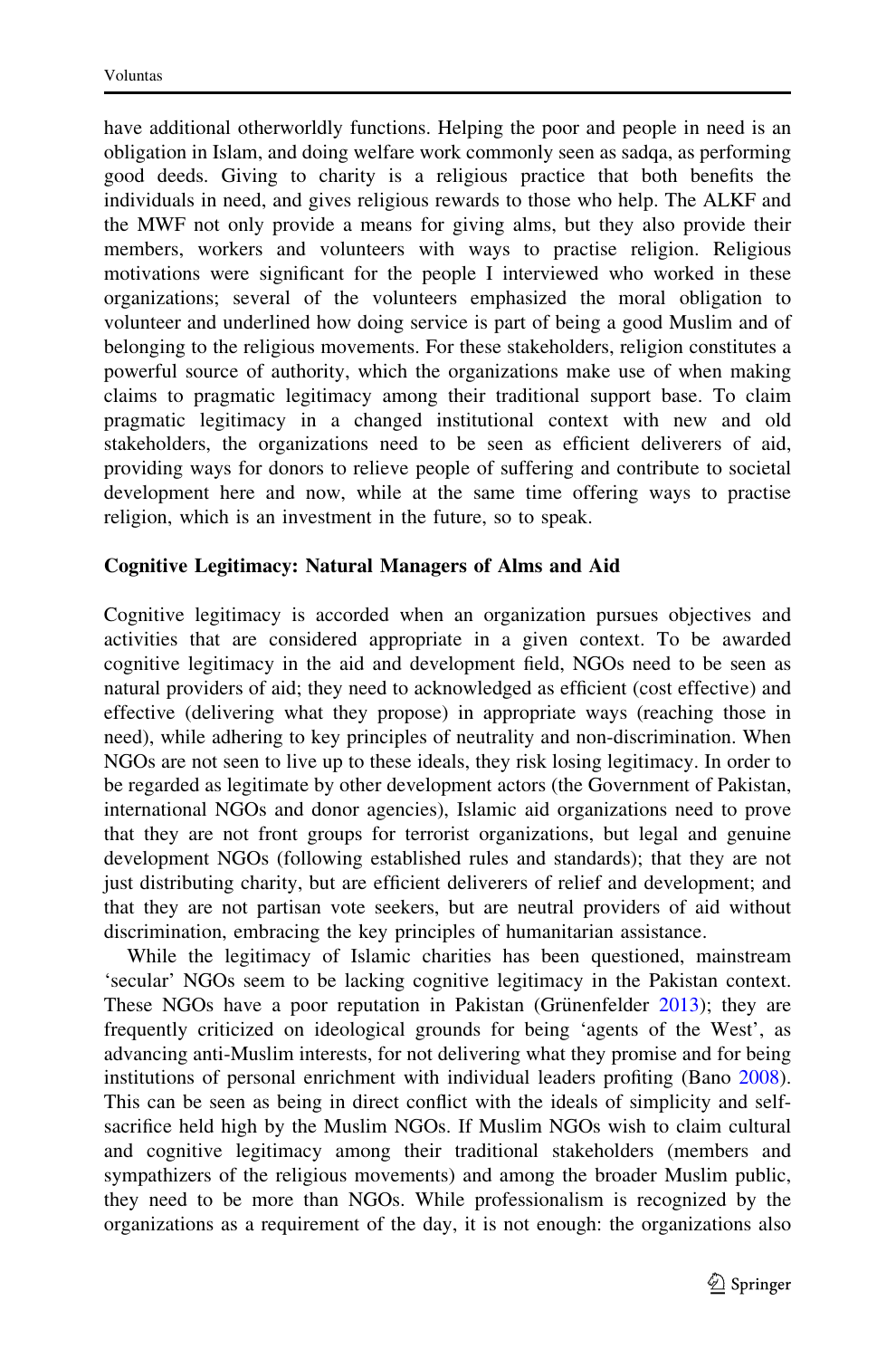need to be seen as 'Islamic'. To do so, the organizations emphasize what they consider to be core Islamic values such as modesty and simplicity, self-sacrifice and volunteering; they offer more modest salaries; they do not drive flashy cars. To claim cognitive legitimacy, the organizations present themselves as modest and modern Islamic alternatives to the mainstream development NGOs.

Drawing attention to the normative, pragmatic and cognitive dimensions of legitimacy helps to bring out the multifaceted and complex nature of claiming legitimacy. Analytical distinctions are useful when trying to make sense of this complexity, although they are difficult to apply in practice since normative, pragmatic and cognitive dimensions of legitimacy overlap (Brinkerhoff [2005](#page-20-0)). Even so, the analysis in this study reveals how legitimacy changes with context, vis-a`-vis the organizations' new and old stakeholders, over time. Importantly, it draws attention to the contextual and relational nature of legitimacy, and the significance of normative environments—religious and ideological—in the construction of legitimacy.

## Managing Change: Becoming Muslim NGOs

The ALKF and the MWF have become complex organizations, advancing a diverse set of norms and procedures, fulfilling multiple functions and projecting multifaceted organizational identities. In order to manage organizational change, the ALKF and the MWF are both adopting strategies through which they can respond to diverse stakeholders' expectations.

It has been well established by institutional theorists (such as Meyer and Scott [1983\)](#page-21-0) that organizational legitimacy can be enhanced through identification with language and symbols. In both ALKF and MWF religious knowledge, texts and symbols have been complemented by technical knowledge and management expertise associated with development professionalism, drawing on the language and imagery of mainstream development and humanitarian aid. Where Islamic texts and symbols were used to inspire and justify action and appeals, reference is now also made to development statistics and UN campaigns. One example of this is the focus on clean water. Giving water to the thirsty is a central teaching in Islam, and providing clean water is a common undertaking of Islamic charity organizations. Over the years, the ALKF has established some 2766 water wells and 1141 hand pumps. According to the AKLF website, 'providing water in this way is a very good way of offering a Sadaqah Jariyah [continuous charity] as the donor can expect to reap Allah's blessings for as long as the well supplies water'.<sup>16</sup> On the organization's new website, clean water is also linked to the UN World Water Day. Importantly, the organization is not discarding the Islamic frame, but is combining it with professional development knowledge, language and symbols. Taking a traditional practice of Islamic charity and reframing it in the language of development can be seen as a way of 'developmentalizing' Islamic charity (Juul Petersen [2016](#page-21-0)), combining elements from the two different traditions.

<sup>&</sup>lt;sup>16</sup> [http://al-khidmatfoundation.org/clean-water/#sthash.0MPdCCXb.dpuf](http://al-khidmatfoundation.org/clean-water/%23sthash.0MPdCCXb.dpuf) (accessed 18 January 2016).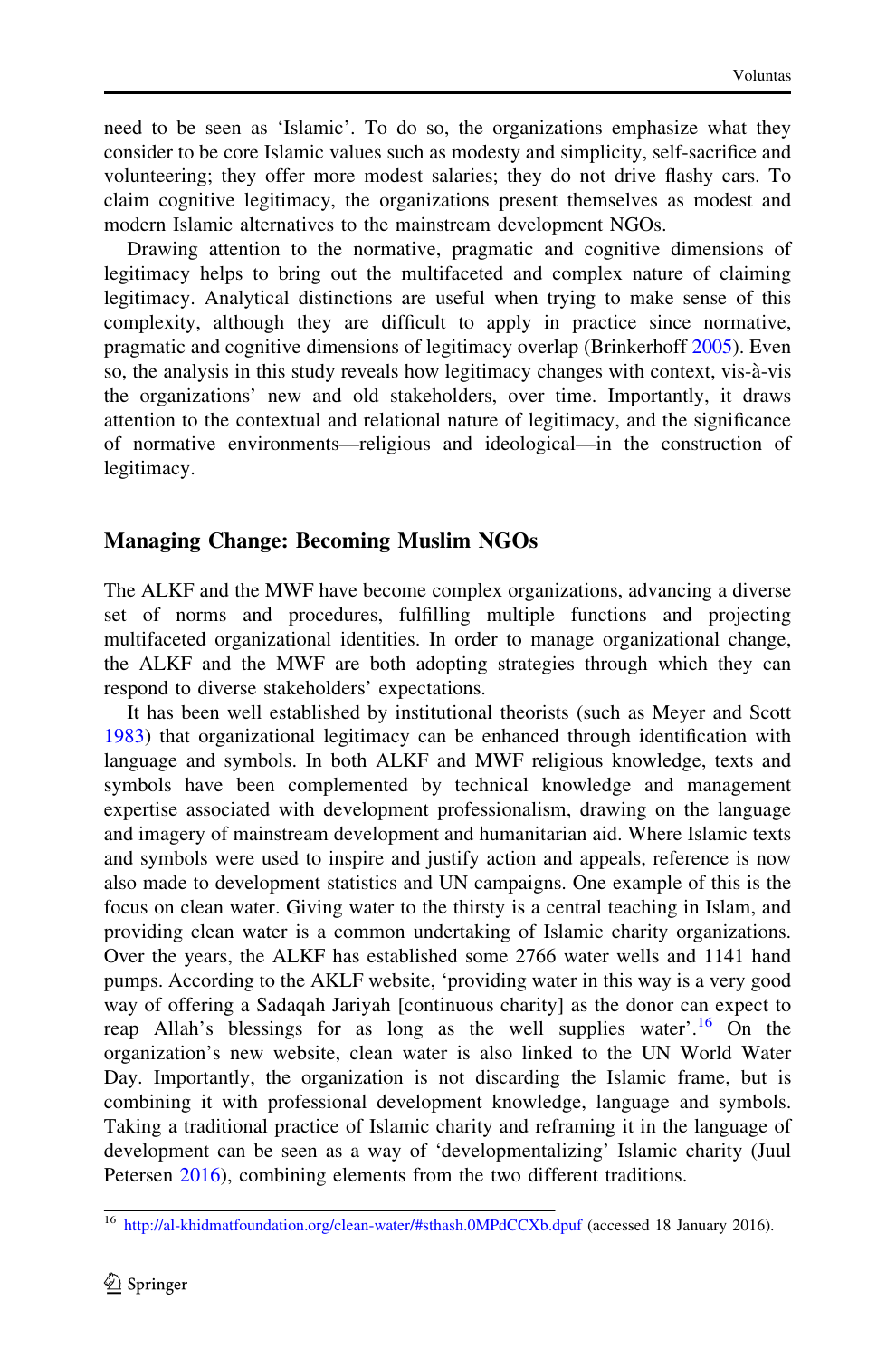Both the ALKF and the MWF are operating on multiple levels and in different contexts, in Pakistan and abroad. In Pakistan, the MWF is known as a provider of welfare in the neighbourhood where the volunteers live, as a development actor in health and education and as a provider of relief in times of emergencies. In addition, the MWF has transnational reach through its branches in the UK and elsewhere. Similarly, within the ALKF there are differences between the way the organization works at its headquarters, where it positions itself as a central actor in the mainstream aid and development field, and the way the organization works at the grassroots level through networks of party workers and ideological sympathizers.

In both organizations, the change in discourse is most evident in the ways the organizations communicate with external stakeholders and audiences through their websites and printed material, where they present themselves as modern and professional NGOs, aligned with key humanitarian principles. The ALKF and the MWF claim legitimacy by being professional aid organizations, drawing on professional authority. Yet, in both organizations, the old stakeholders (the members and sympathizers with the religious movements) are still important constituencies; they are the volunteers who enable the organization to respond quickly across Pakistan, and they remain the principal funders of the organizations' activities. To these stakeholders, religion—as doctrine, symbols and practice—remains an important source of authority, which the organizations draw on when they make claims to legitimacy among their traditional support base.

To manage organizational change, the MWF in the UK is applying a twopronged strategy. To the internal audience, the leader is presented as a religious scholar, while to the external audience in the UK and Europe, they have made a conscious decision to portray the spiritual and political leader of MQI, Dr Tahir-ul-Qadri, as one of their managers put it as: 'a humanitarian and philanthropist. Not as an Islamic scholar'. This initiative came from the UK office and resembles that of other Muslim NGOs in the UK such as Islamic Relief, which have adopted the language of the development industry (Juul Petersen [2016\)](#page-21-0). This resembles what has been described as a need to be bilingual, to master the languages of both development and of Islam (Khan [2012;](#page-21-0) Juul Petersen [2016](#page-21-0)). As seen in the case of the MWF, the organizations in this study employ different language, texts and symbols to claim legitimacy among diverse stakeholders in different contexts. The way the organizations present its leader to different audiences brings out the contextual nature of organizational legitimacy and reveals how the organizations are interpreting and appropriating the meaning of Islamic charity, aid and development in different contexts, drawing on symbols, language and authority both from Islamic traditions and from mainstream aid and development discourse.

#### Conclusion: Experts of Islamic Aid

In this article I have argued that the NGOization of Islamic charity involves processes of professionalization and depoliticization, and consequently, a change in the ways of practising, as well as conceiving of Islamic charity, aid and development. In order to claim legitimacy as providers of aid in changing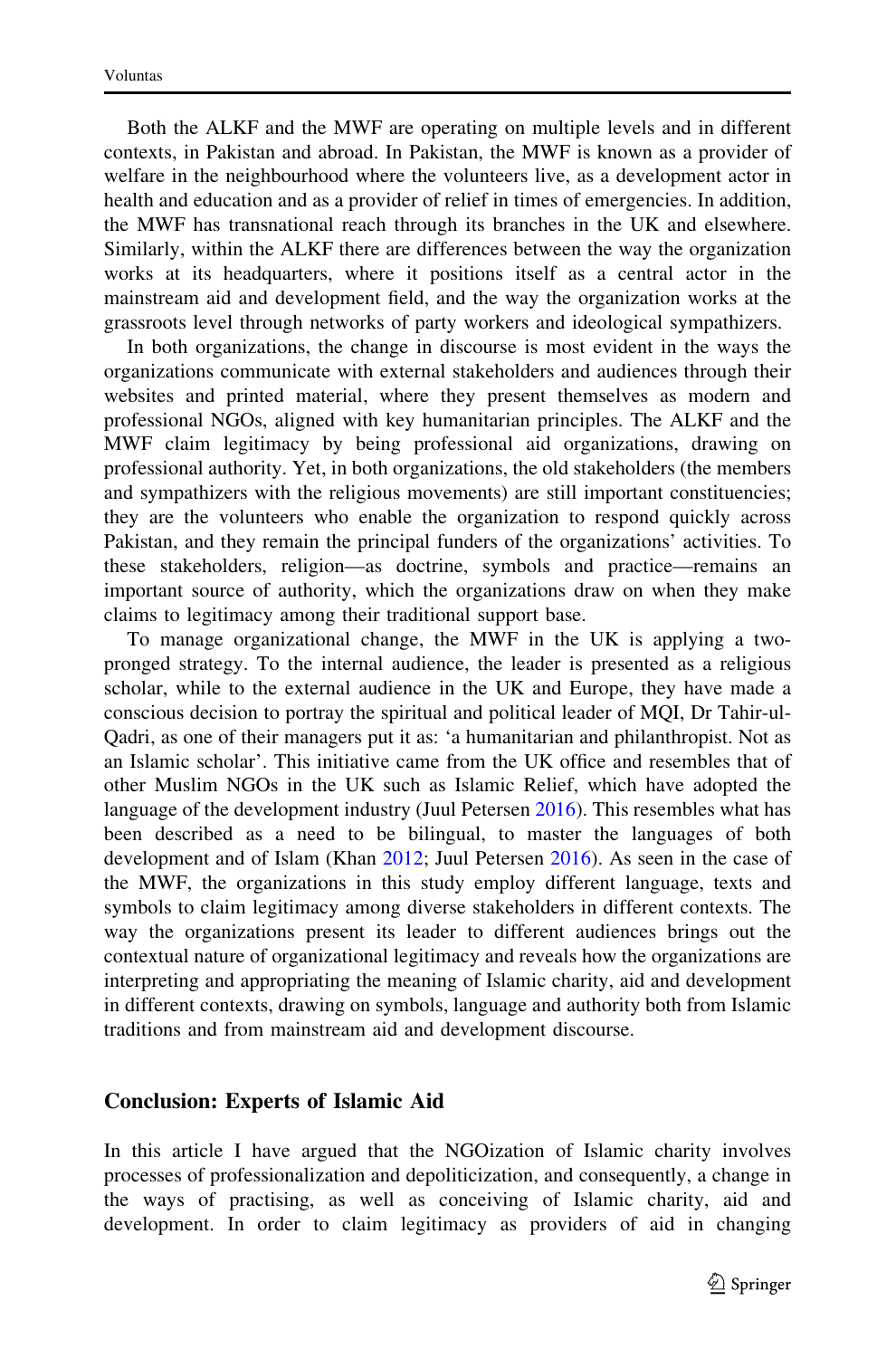institutional contexts, it appears that the organizations need to be both 'NGOs' and 'Islamic'. Combining ideals and practices of Islamic charity with principles and practices from mainstream aid and development, the organizations draw on both religious and professional sources of authority. In the process they re-interpret and give new meaning to Islamic charity, aid and development; in effect, they become Muslim NGOs. The analysis of the NGOization of Islamic charity has brought out the importance of normative frameworks in shaping organizational legitimacy.

For practising Muslims, giving charity is a religious duty and an integral part of religious practice. Helping the poor, the needy, widows and orphans, as emphasized in the religious texts, is 'the right thing to do'. Islamic aid organizations can be seen as knowing 'how to do it right', having the right procedures in place to manage alms in accordance with the religious prescriptions. As such, Muslim NGOs are 'right for the job', by being professionals in aid and development and by being Islamic.

Changing their field of engagement from charity-based handouts to humanitarian aid and development, Muslim NGOs become experts of Islamic aid: they are not only 'doing good', but they are doing it 'the modern Islamic way'. They present themselves as modern and professional, while they at the same time advance what they consider key Islamic values and ways of being Muslim, which resonate with the organizations' main supporters and sympathizers, members of the religious organizations and the broader Muslim public.

As this analysis has brought out, however, the organizations are becoming more complex and relate to a diverse set of stakeholders—both old and new—with different expectations. Through the process of NGOization, the organizations are making themselves legitimate among new stakeholders, reaching out beyond the party members to include broader, predominantly Muslim communities in Pakistan and its diaspora, but also in Turkey and the Gulf. Can these organizations be fully recognized by actors in the international field of aid and development if they continue with their institutionalized gender segregation, clearly breaking with the ideals of gender equality so central to mainstream development discourse and practice? And will they be able to reconcile the principle of non-discrimination with the interpretation of zakat rules common among South Asian Muslims? The changes in discourse and practices of aid present some potential dilemmas for these religiopolitical aid organizations. As their organizational identity changes, the organizations will need to balance the interests of old and new stakeholders and to negotiate their potentially conflicting norms and values. Whether they manage to keep their old constituencies, supporters and the network of volunteers that is so central to the operational reach of the organization—while at the same time be recognized as legitimate providers of aid among mainstream aid and development actors—is yet to be seen. It will likely require cautious positioning vis-à-vis Western NGOs and donors and a careful negotiation and management of the meaning given to Islamic charity, aid and development.

Islamic traditions of charity provide a normative framework which links social practice with transcendental authority. As argued above, this framework is not static, but changing with context and over time. By applying an understanding of organizational legitimacy as multifaceted and socially constructed, the importance of contextual and relational aspects of legitimacy has been emphasized, which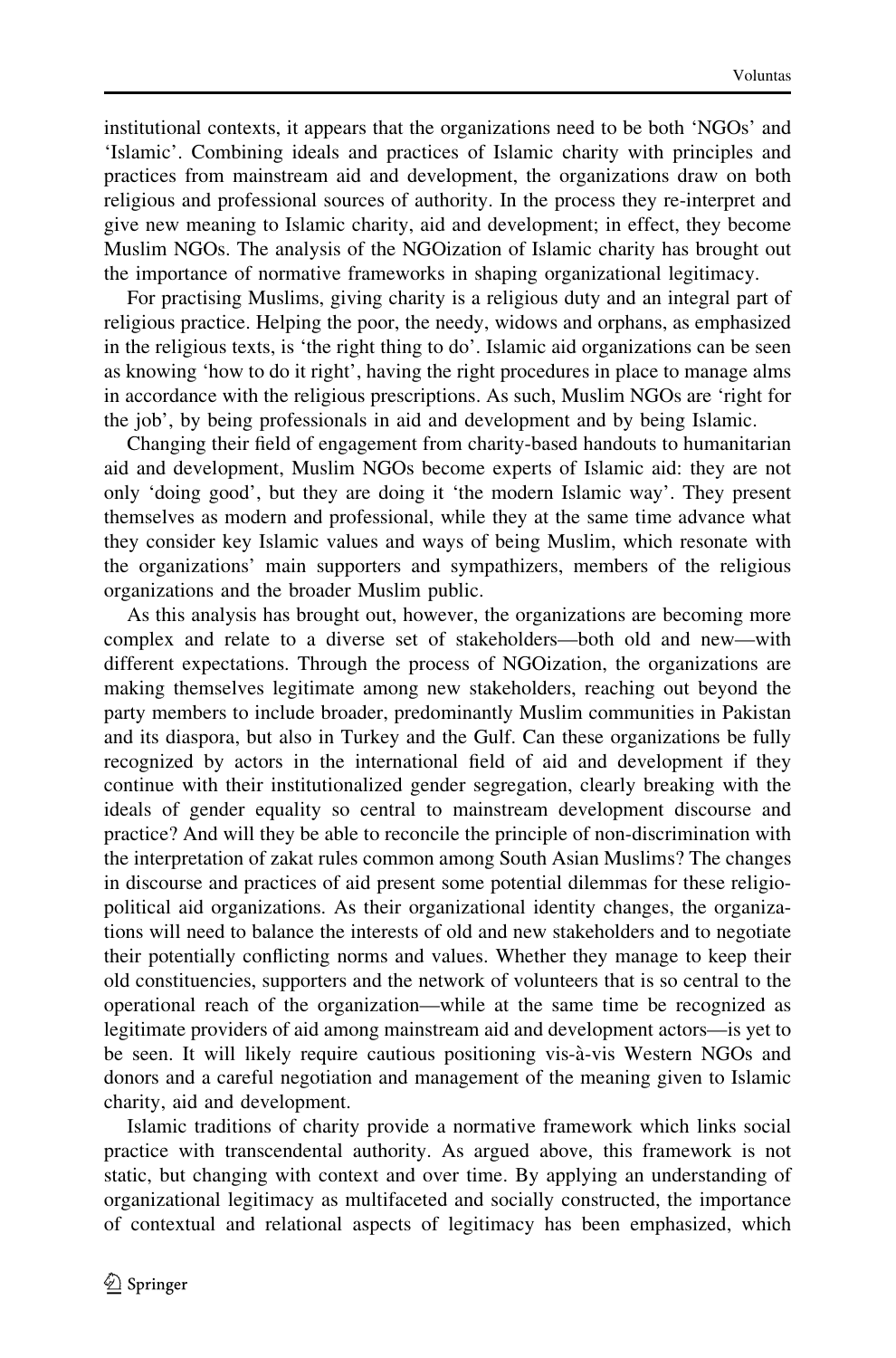<span id="page-20-0"></span>hitherto has been given only scant attention in NGO research. Studying the transformation of Islamic charity further reveals the continued significance of religion—including its moral and transcendental aspects—in the discourses, practices and identities of Muslim NGOs.

Funding This study was funded by the Norwegian Research Council (Grant Number 207752).

#### Compliance with Ethical Standards

Conflict of interest The authors declare that they have no conflict of interest.

Open Access This article is distributed under the terms of the Creative Commons Attribution 4.0 International License ([http://creativecommons.org/licenses/by/4.0/\)](http://creativecommons.org/licenses/by/4.0/), which permits unrestricted use, distribution, and reproduction in any medium, provided you give appropriate credit to the original author(s) and the source, provide a link to the Creative Commons license, and indicate if changes were made.

#### **References**

- Aga Khan Development Network (AKDN). (2000). Philanthropy in Pakistan: A report of the initiative on indigenous philanthropy. Islamabad: Aga Khan Development Network.
- Agensky, J. C. (2013). Dr Livingstone, I presume? Evangelicals, Africa and faith-based humanitarianism. Global Society, 27(4), 454–474.
- Alvarez, S. E. (2009). Beyond NGOization: reflections from Latin America. Development, 52(2), 175–184.
- Banks, N., Hulme, D., & Edwards, M. (2015). NGOs, states, and donors revisited: Still too close for comfort? World Development, 66, 707–718.
- Bano, M. (2008). Dangerous correlations: Aid's impact on NGOs' performance and ability to mobilize members in Pakistan. World Development, 36(11), 2297–2313.
- Bano, M. (2012). Welfare work and politics of Jama'at-i-Islami in Pakistan and Bangladesh. Economic and Political Weekly, 47(1), 86–93.
- Barnett, M. (2005). Humanitarianism transformed. Perspectives on Politics, 3(04), 723–740.
- Benthall, J. (1999). Financial worship: The Quranic injunction to alms giving. Journal of the Royal Anthropological Institute, 5(1), 27–42.
- Benthall, J. (2012). 'Cultural proximity' and the conjuncture of Islam with modern humanitarianism. In M. Barnett & J. G. Stein (Eds.), Sacred aid: Faith and humanitarianism. Oxford: Oxford University Press.
- Berger, J. (2003). Religious nongovernmental organizations: An exploratory analysis. Voluntas: International Journal of Voluntary and Nonprofit Organizations, 14(1), 15–39.
- Boli, J., & Thomas, G. (1999). Constructing world culture. Stanford, CA: Stanford University Press.
- Brinkerhoff, D. (2005). Organizational legitimacy, capacity and capacity development. Discussion paper no. 58A. Maastricht: European Centre for Development Policy Management.
- Burke, K. C. (2012). Women's agency in gender-traditional religions: A review of four approaches. Sociology Compass, 6(2), 122–133.
- Candland, C., & Qazi, R. K. (2012). Civil conflict, natural disasters, and partisan welfare associations in the Islamic Republic of Pakistan. In S. A. Crabtree & J. Parker (Eds.), The cup, the gun, and the crescent: Social welfare and civil unrest in Muslim societies. London: Whiting and Birch.
- Chahim, D., & Prakash, A. (2014). NGOization, foreign funding, and the Nicaraguan civil society. Voluntas: International Journal of Voluntary and Nonprofit Organizations, 25(2), 487–513.
- Clark, J. A. (2004). Islam, charity and activism. Middle class networks and social welfare in Egypt, Jordan and Yemen. Bloomington, IN: Indiana University Press.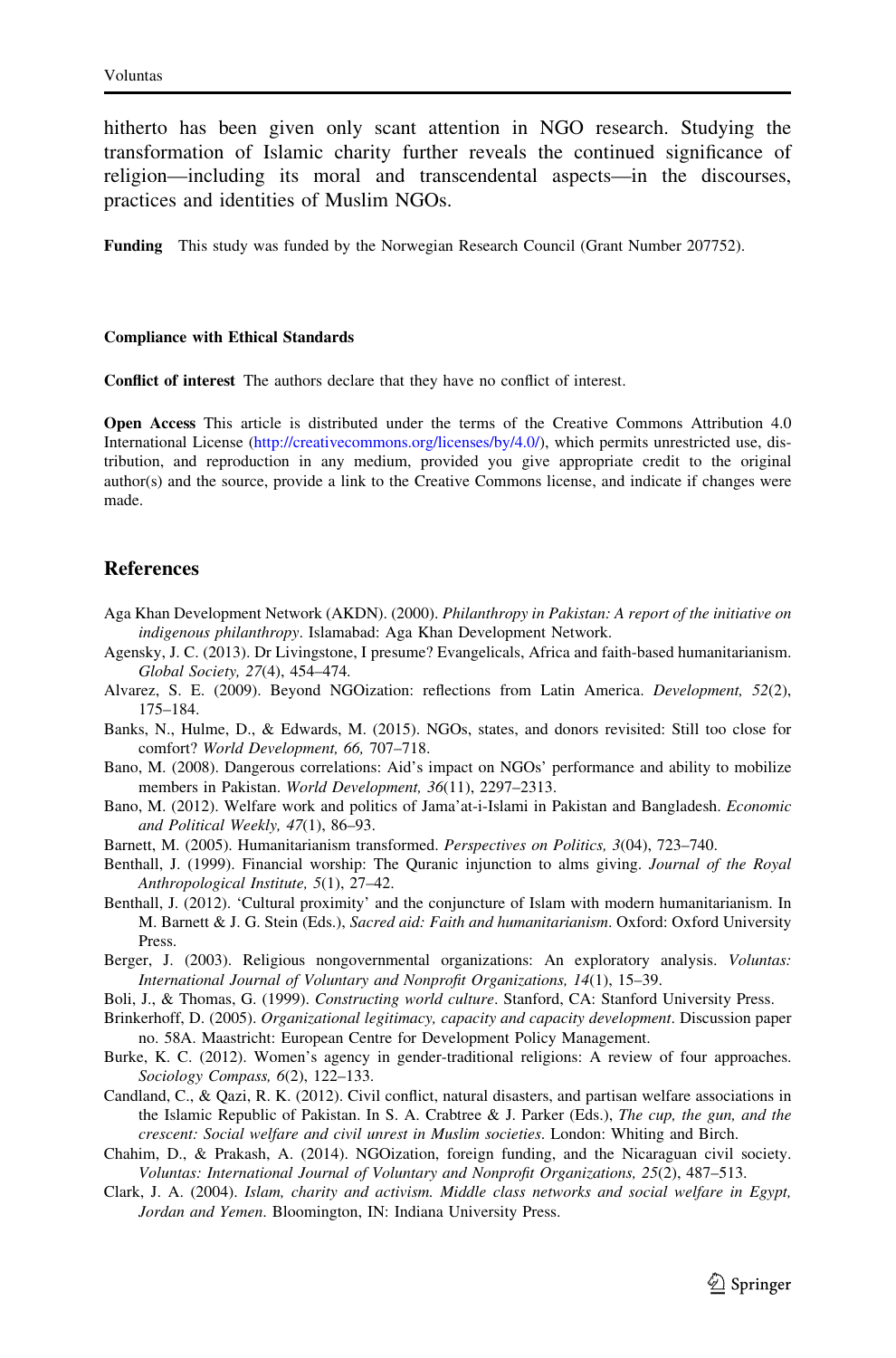- <span id="page-21-0"></span>Clarke, G. (1998). Non-governmental organizations (NGOs) and politics in the developing world. Political Studies, 46(1), 36–52.
- Clarke, G. (2008). Faith-based organizations and international development: An overview. In M. Jennings & G. Clarke (Eds.), Development, civil society and faith-based organizations: Bridging the sacred and the secular. New York, NY: Palgrave Macmillan.
- Clarke, M., & Ware, V.-A. (2015). Understanding faith-based organizations: How FBOs are contrasted with NGOs in international development literature. *Progress in Development Studies, 15*(1), 37–48.
- De Cordier, B. (2009). The 'humanitarian frontline', development and relief, and religion: What context, which threats and which opportunities? Third World Quarterly, 30(4), 663–684.
- De Kadt, E. (2009). Should God play a role in development? Journal of International Development, 21(6), 781–786.
- Ghaus-Pasha, A., & Iqbal, M. A. (2003). Defining the nonprofit sector: Pakistan. Working papers of the Johns Hopkins comparative nonprofit sector project. Baltimore, MA: The Johns Hopkins Center for Civil Society Studies.
- Göçmen, I. (2014). Religion, politics and social assistance in Turkey: The rise of religiously motivated associations. Journal of European Social Policy, 24(1), 92–103.
- Grillo, R. D. (1997). Discourses of development. A view from anthropology. In R. D. Grillo & R. L. Stirrat (Eds.), Discourses of development: Anthropological perspectives. New York, NY: Berg.
- Grünenfelder, J. (2013). Negotiating gender relations: Muslim women and formal employment in Pakistan's rural development sector. Gender, Work and Organization, 20(6), 599–615.
- Hilhorst, D. (2003). The real world of NGOs: Discourses, diversity and development. London: Zed.
- Iqbal, M. A., & Siddiqui, S. (2008). Mapping the terrain: The activities of faith-based organizations in development in Pakistan. Working paper No. 24, Religions and Development Research Programme. Birmingham: International Development Department, University of Birmingham.
- Iqtidar, H. (2011). Secularizing Islamists?. Chicago, IL: University of Chicago Press.
- IRIN. (2012). Analysis: Faith-based aid revolution in the Muslim world. [http://www.irinnews.org/report/](http://www.irinnews.org/report/95564/analysis-a-faith-based-aid-revolution-in-the-muslim-world) [95564/analysis-a-faith-based-aid-revolution-in-the-muslim-world](http://www.irinnews.org/report/95564/analysis-a-faith-based-aid-revolution-in-the-muslim-world).
- Juul Petersen, M. (2011). For the humanity or for the umma: Ideologies of aid in four transnational Muslim NGOs. Ph.D. thesis, University of Copenhagen, Copenhagen.
- Juul Petersen, M. (2012a). Islamizing aid: Transnational Muslim NGOs after 9/11. Voluntas: International Journal of Voluntary and Nonprofit Organizations, 23(1), 126–155.
- Juul Petersen, M. (2012b). Trajectories of transnational Muslim NGOs. Development in Practice, 22(5–6), 763–778.
- Juul Petersen, M. (2016). For humanity or for the umma? Aid and Islam in international Muslim NGOs. London: C Hurst and Co Publishers Ltd.
- Khan, A. A. (2012). Religious obligation or altruistic giving? Muslims and charitable donations. In M. Barnett & J. G. Stein (Eds.), Sacred aid: Faith and humanitarianism (pp. 90–114). Oxford: Oxford University Press.
- Kirmani, N. (2012). The role of religious values and beliefs in charitable and development organizations in Karachi and Sindh, Pakistan. Development in Practice, 22(5–6), 735–748.
- Kirmani, N., & Zaidi, S. (2010). The role of faith in the charity and development sector in Karachi and Sindh. Working paper No. 50, Religions and Development Research.
- Lincoln, B. (2010). Holy terrors: Thinking about religion after September 11. Chicago, IL: University of Chicago Press.
- Lister, S. (2003). NGO legitimacy technical issue or social construct? Critique of Anthropology, 23(2), 175–192.
- Long, N. (2001). Development sociology: Actor perspectives. London: Routledge.
- Meyer, J. W., & Rowan, B. (1977). Institutionalized organizations: Formal structure as myth and ceremony. American Journal of Sociology, 83(2), 340–363.
- Meyer, J. W., & Scott, W. R. (1983). Centralization and the legitimacy problems of local government. In J. W. Meyer & W. R. Scott (Eds.), Organizational environments: Ritual and rationality (pp. 199–215). Beverley Hills, CA: Sage.
- Mitlin, D., Hickey, S., & Bebbington, A. (2007). Reclaiming development? NGOs and the challenge of alternatives. World Development, 35(10), 1699–1720.
- Nasr, S. V. R. (1994). The vanguard of the Islamic revolution: the Jama'at-i Islami of Pakistan. Berkeley, CA: University of California Press.
- Novak, P. (2013). The success of NGOs. Development in Practice, 23(7), 872–888.